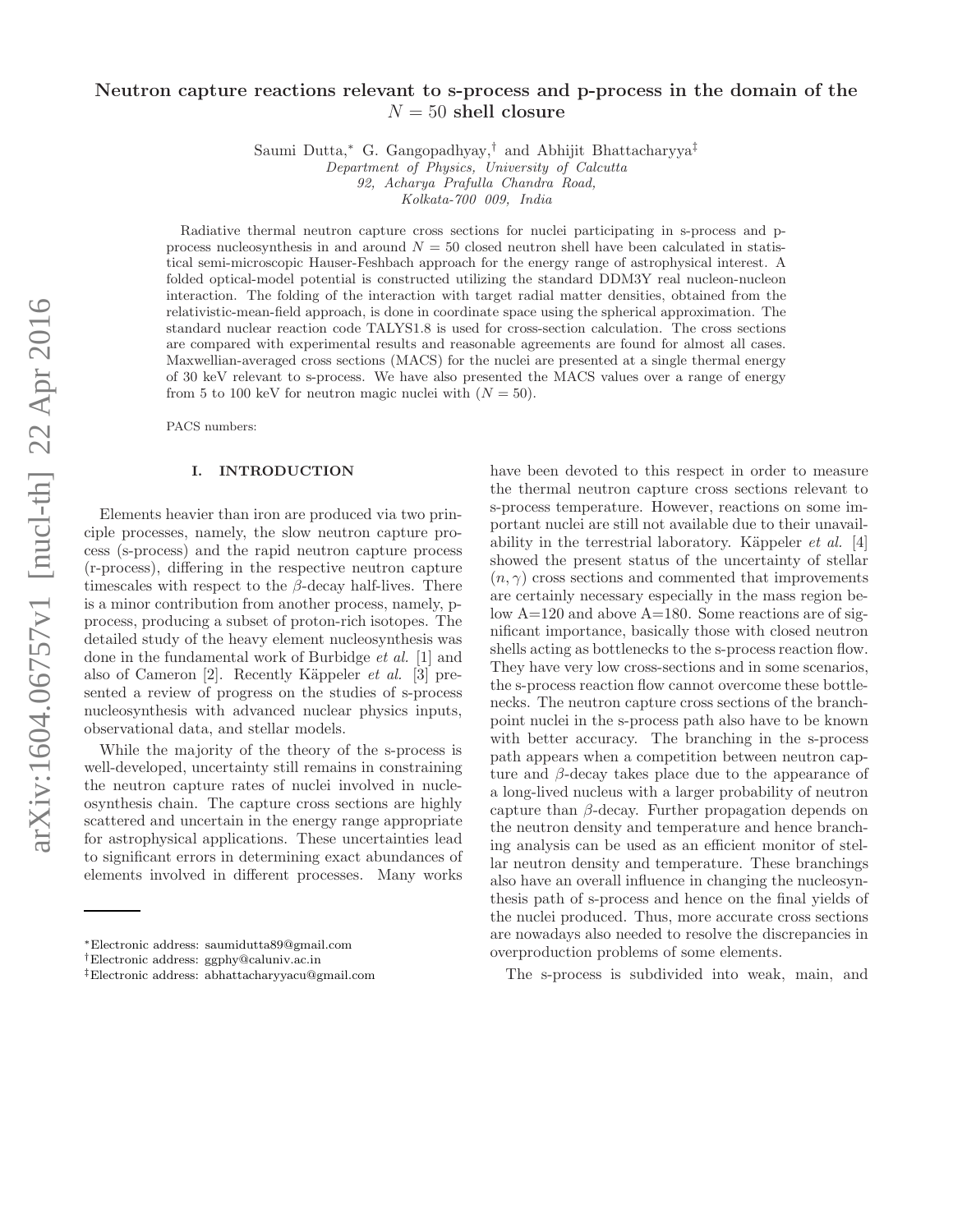strong components. Recently, another component, called lighter element primary process (LEPP) is also proposed. The neutron exposure for weak s-process is too low to achieve flow equilibrium and hence a small uncertainty in capture cross section may lead to significant changes in abundance for a number of heavier elements. This so-called propagation problem requires new data for the weak component in between Fe to Sr. Our present study deals with nuclei near  $N = 50$  shell closure where mainly the weak s-process component creates elements between Fe to Sr-Y-Zr region. In a previous work, we studied the thermal  $(n, \gamma)$  cross sections near  $N = 82$  shell closure in between isotopes of xenon to samarium [5] which are produced by the main component of s-process nucleosynthesis. The astrophysical origins of the weak and main components are completely different. The weak component occurs during the convective He core and C-shell burning in massive stars driving the material with masses  $56 < A < 90$ , in contrast to the main component, occurring mostly in asymptotic giant branch (AGB) stars. However, there remains some confusion about the marginal border between these two components and most of the nuclei considered in the present study reside in the vicinity of this border region. They are considered to be produced in both main and weak components of stellar s-process nucleosynthesis. For example, 50% of the solar abundances of the s-only pair  $86,87$ Sr are formed in the main component and remaining 50% are from the weak component of sprocess [4]. In the concerned mass region, there are six stable nuclei on the nucleosynthesis path with magic neutron number  $N = 50$ , namely,  ${}^{86}$ Kr,  ${}^{87}$ Rb,  ${}^{88}$ Sr,  ${}^{89}$ Y, and  $^{90}Zr$ , and  $^{92}Mo$ .

The present study also involves some nuclei produced in astrophysical p-process near  $N = 50$  closed shell  $(^{84}Sr, )$  $92,94 \text{Mo}, 96,98 \text{Ru}.$  The p-nuclei, those are 10 to 100 times less abundant than s- or r-nuclei in the same mass range are produced in the high-temperature environment via the sequences of photo-disintegration and  $\beta^+$  decays driving the path through the extreme proton-rich side. However, current theoretical models are incapable of reproducing the p-nuclei abundances in good agreements (except in certain mass range) with observation and this inadequacy is directly related to the absence of proper nuclear inputs with reduced uncertainties. Thus,  $(n, \gamma)$ reactions have significant impact in p-process abundance determination as they hinder the flux via competing with  $(\gamma, n)$  reactions. Some studies [6, 7] have revealed a high degree of sensitivity towards the  $(n, \gamma)$  rate variations in p-process during the network calculations. For example, Rayet *et al.* found that the suppression of  $(n, \gamma)$  channel leads to change the p-nuclei overproduction factors, in some cases by order as large as 10 or 100 [8]. Hence, accurate determination of cross sections is highly needed for them. Particularly the  $(n, \gamma)$  cross sections on pnuclei are difficult to measure as they are not found in significant amounts for time-of-flight (TOF) or activation measurements. Experimental data are very scarce in this respect and by far most of the rates are to be inferred from statistical model calculations.

In the domain of  $N = 50$  shell proximity, some nuclei exist which are predominantly produced via s-process only. These so called s-only isotopes  $(^{86}Sr,~^{88}Sr,$  and <sup>96</sup>Mo) are of special importance as they can provide necessary clues to the s-process branchings. Hence, accuracy is also required in the cross sections of these s-only isotopes.

Some other important aspects, for which more accurate and enhanced nuclear data are required, are those of unstable elements having isotopic anomalies. For example, in the region of  $N = 50$  shell closure, Kr and Zr isotopes show anomalies in meteoritic isotopic distribution. There remain discrepancies in between measured and model-based isotopic ratios and a spread in the ratio with grain size of the material is a persistent problem.The isotopes <sup>93</sup>Zr and <sup>99</sup>Tc are of particular interest as they are being used in the nuclear transmutation of long-lived fission products (LLFP). The capture cross sections of the stable zirconium isotopes as well as <sup>93</sup>Zr are very important for the transmutation study on <sup>93</sup>Zr. Similar to <sup>93</sup>Zr, the isotope <sup>99</sup>Tc with halflife of  $2.11\times10^5$  years and a large cumulative yield in the thermal neutron fission of  $235U$ , is also one of the most important LLFPs for transmutation technology to convert the radioactive wastes into stable or short-lived nuclei. The unstable isotopes are not available for direct measurement. Even the experimental data on stable isotopes are inadequate and hence, theoretical estimates are strongly required for them.

It is also possible to predict the values of stellar mean neutron exposure relevant to s-process from the measurement of  $(n, \gamma)$  cross sections. For example, Bauer *et al.* [9] recommended a set of neutron density, temperature, and mean neutron exposure from the cross section measurements, both for main and weak components. There are a few other works which investigated the same quantities from radiative cross sections [3]. The  $(n, \gamma)$  cross sections can also be used in the study of nuclear cosmochronology to determine the age of the Galaxy [10– 12]. Though the neutron capture cross sections, in gen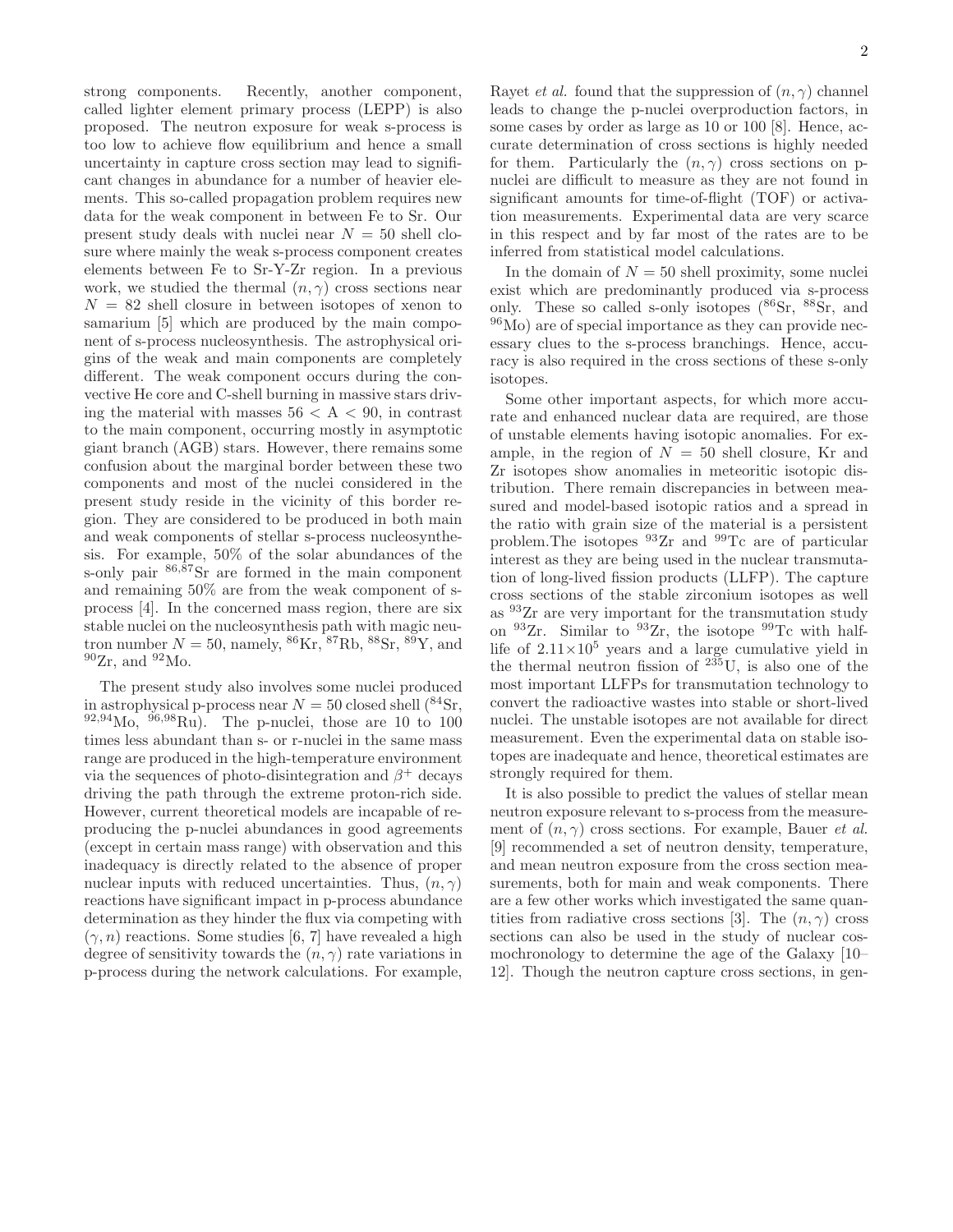eral, have  $1/v$  dependence, this can significantly differ when the p-wave capture is superimposed on pure swave contribution, thus resulting in an increase in the cross-section values with incident neutron energy.

In the reaction path, neutron capture reactions on some nuclei populate both ground and isomeric states of the residual nuclei. Thus, it is also possible to measure the isomeric ratios of those elements if both total cross section and partial capture cross sections to isomeric states are known. Moreover, certain branchings in the reaction path depend on the probability of populating the isomeric states [13]. The population of long-lived isomeric states can be important in branching analysis if they do not achieve thermal equilibrium in the stellar environment of s-process [14]. One such branch point in this region exists at <sup>85</sup>Kr.

Besides the strong branch point at <sup>85</sup>Kr, there exist some weaker branch points. Weak branchings can be analyzed only if accurate MACS values are known.

Measurement of neutron capture reactions requires an energy resolution comparable to the distance between the overlapping levels of compound nucleus in which the captures occur. Recently much progress has been made in the neutron induced cross-section measurement. Bao et al. [15] have recommended a large set of MACS values for  $(n, \gamma)$  reactions relevant to s-process. We have also compared our MACS results with the theoretical MOST calculations. MOST is a Hauser-Feshbach code [16, 17] which derives all nuclear inputs from global microscopic models [5, 18]. There are various experimental techniques for measuring  $(n, \gamma)$  cross sections, each suffering from its own inherent deficiency. The most widely used methods are the time-of-flight (TOF) and activation techniques. TOF is particularly suitable for measuring  $(n, \gamma)$  cross sections over a broad energy range which in turn is required in obtaining MACS values. However, more accurate measurements are in demand for various reasons. Some recent techniques, such as Pulse Height Weighing Technique (PHWT), n TOF and  $4\pi\gamma$ ray detectors can give results with sufficiently reduced background and neutron sensitivity. Still experiments are far away from producing precise measurements over the entire mass range. For example, reactions having pronounced contribution from direct capture processes are hard to be measured via TOF detectors. DC mechanism is important mainly near magic neutron numbers. For example, capture on <sup>88</sup>Sr possesses significant DC contribution.

The paper is organized as follows. In the next section, we have discussed theoretical background of our calculation. Next, in section III, we have discussed the results obtained from our theoretical approach. First, the  $(n, \gamma)$ cross sections for nuclei near  $N = 50$  closed shell, those take part in the nucleosynthesis chain, are calculated with our theoretical approach and plotted with available experimental data. The MACS values, at a single thermal energy of 30 keV, are tabulated with experimental values and MOST2005 predictions. Further, MACS values for the energy range from 5 to 100 keV are also presented for neutron magic nuclei. Lastly, the summary is given followed by acknowledgment and bibliography.

### II. THEORY

#### A. Relativistic-Mean-Field Model

Relativistic-mean-field model is highly successful in describing binding energies, charge radii, different ground and excited state properties of nuclei, deformation, etc. We have chosen FSU Gold parameterization [19] for Lagrangian density [20]. We have obtained binding energies and charge radii in spherical RMF approach and compare with available experimental data. The difference between binding energies from theoretical RMF approach and experimental data  $(\Delta_{\nu\pi})$  is attributed to the strength of n-p interaction of nucleus and also to some extent to the odd-even mass difference and a correction is done in this respect. This is taken care of by the Casten factor P [21] defined as,

$$
P = \frac{N_p N_n}{N_p + N_n} \tag{1}
$$

Where  $N_p$  and  $N_n$  are the number of valence particles (or holes past mid-shell) and the difference is given by aP, where a=-2.07 MeV [22]. More information can be available in Ref. [22]. This correction has been carried out in the present work.

The point proton density  $(\rho_p)$ , obtained from relativistic-mean-field theory is folded with standard Gaussian form factor  $F(r)$  to obtain the charge density  $(\rho_{ch}(\mathbf{r})).$ 

$$
\rho_{ch}(\mathbf{r}) = \int \rho_p(\mathbf{r}) F(\mathbf{r} - \mathbf{r}) d\mathbf{r'}
$$
 (2)

$$
F(r) = (a\sqrt{\pi})^{-3} exp(-r^2/a^2)
$$
 (3)

where, the constant  $a = \sqrt{2/3}a_p$  with  $a_p=0.8$  fm, being the r.m.s radius of proton. The integration is done in coordinate space.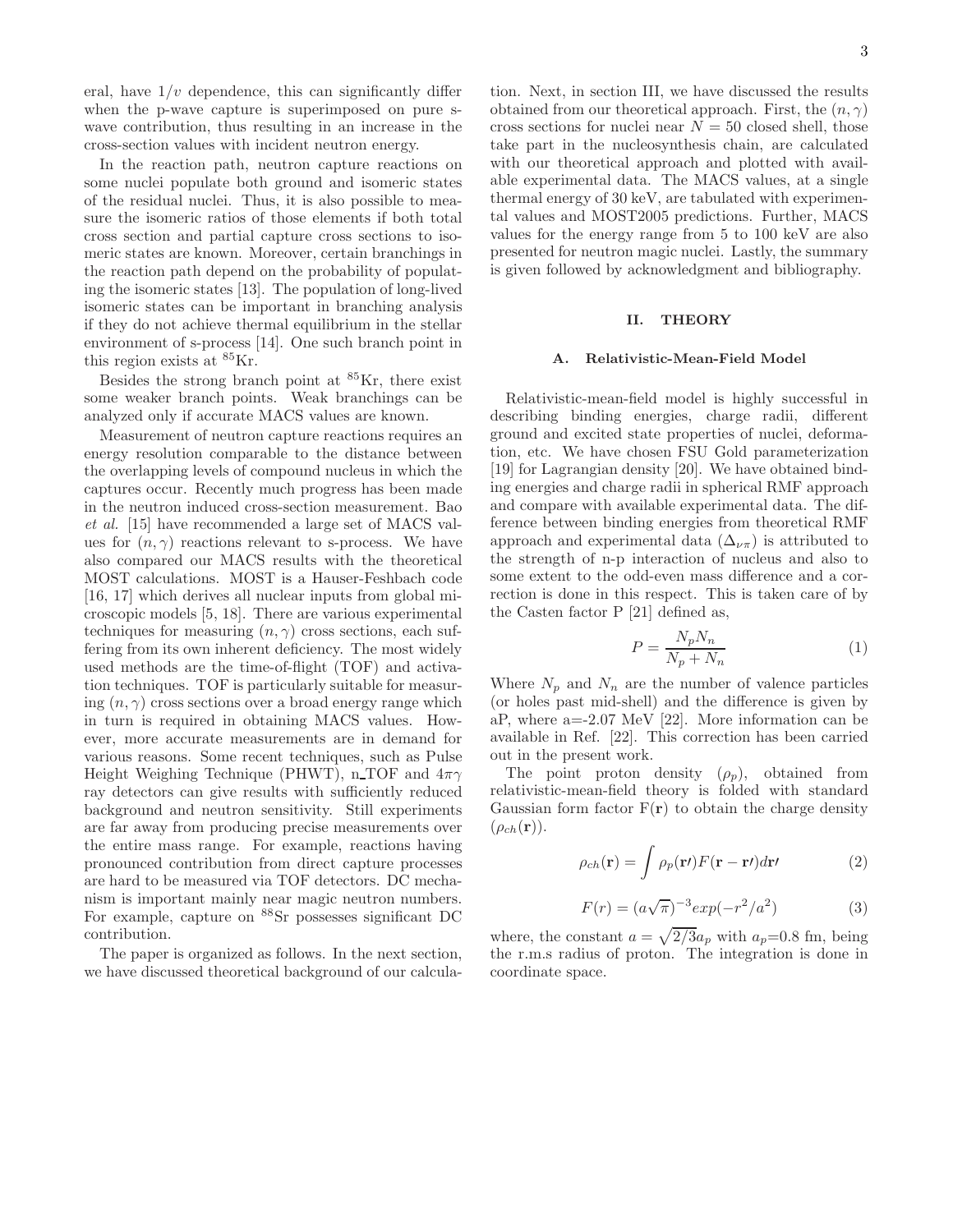The charge-density distribution thus obtained are compared with densities obtained from Fourier-Bessel (FB) parameter fit. FB parameters are derived from the experimental elastic electron scattering data [23]. The charge densities are then determined using the following relation.

$$
\rho(r) = \begin{cases} \sum_n a_n j_0(\frac{n\pi r}{R}), & \text{for } r \ll R\\ 0, & \text{for } r \gg R \end{cases}
$$

Here  $a_n$  denotes the FB coefficients and  $j_0(qr)$  denotes the Bessel function of order zero.

## B. Microscopic statistical model approach for cross-section calculation

Theoretical calculation of reaction cross section requires the construction of an optical-model potential which can efficiently describe the absorption (via the imaginary part) as well as scattering (via the real part). In early days, a phenomenological energy and mass independent mean potential of square-well Woods-Saxon form was used mostly for astrophysical calculation in local or global form. However, there are many limitations with this prescription and recently there is considerable development in microscopic approach. We have constructed a microscopic optical-model potential by folding DDM3Y pure nucleon-nucleon interaction with the radial matter density of target to give a direct shape and strength of the nuclear potential. The baryon density has been extracted from relativistic-mean-field approach.

DDM3Y interaction has been used in various works [24, 25] over a wide energy range from few keV to several MeV. We have applied this optical-model potential in several of our previous works [26–33]. It is found that this semi-microscopic potential is well-capable of describing proton capture  $(p, \gamma)$  reaction rates over a wide mass region when real and imaginary potential well depths are being normalized with available experimental measurements [5, 27, 29, 31–33]. The detailed description of the NN interaction and potential formation is given in Dutta  $et \ al.$  [5], where we have employed this theory to calculate the  $(n, \gamma)$  cross sections for nuclei near  $N = 82$  neutron shell closure. In the present work, we calculate the  $(n, \gamma)$  reaction cross sections near  $N = 50$ closed neutron shell.

The radiative thermal  $(n, \gamma)$  cross sections are calculated using statistical model code TALYS1.8 [34, 35] applying DDM3Y nucleon-nucleon interaction folded with

radial matter densities of target nuclei obtained from RMF theory. Calculation of  $(n, \gamma)$  reaction cross sections relevant to s-process in statistical Hauser-Feshbach approach depends on the choice of various crucial input parameters. The basic ingredient is transmission coefficients for both formation and decay channels of compound nucleus. These coefficients require exact knowledge of nuclear spin, energy, and parity. One of the basic inputs is nuclear level density. Nowadays, it is believed that the largest uncertainty in reaction cross-section prediction in statistical Hauser-Feshbach approach comes from the inappropriate description of nuclear level density [36]. Hauser-Feshbach formalism assumes a large number of resonances at compound formation energy so that the width of individual one can be averaged over the resonances. This, in turn, requires a high level density in the compound nuclear state in the specified energy window. We have chosen the level density from Goriely's microscopic calculation [37] in the combinatorial method that takes into account both rotational enhancement factor as well as vibrational phonon excitations. It is also incorporated with appropriate renormalization factors those can efficiently reproduce the sand p-wave neutron resonance spacings. Thus, it has a further advantage that the data can be extrapolated at sufficiently low energies relevant to neutron capture process.

Targets with closed shell, in general, have widely spaced nuclear levels. Furthermore, depending upon the level density in the system, different reaction mechanisms dominate, as different radial parts of the target are probed. The reactions near shell closure are characterized by small Q-values. Hence, here the cross sections are basically dominated by isolated or narrow resonances. In extreme cases, the direct component can also be important and interference terms may also contribute.

Another important aspect is given to  $\gamma$ -ray strength function. For radiative capture reactions, the dominant transition, that appears in photon transmission coefficient, is of E1-type. This is given by,

$$
T_{E1} = 2\pi f_{E1}(E_\gamma) E_\gamma^3 \tag{4}
$$

where,  $f_{El}(E_\gamma)$  is the E1  $\gamma$ -ray strength function dependent on  $\gamma$ -ray energy  $E_{\gamma}$  and also on the strength, energy and width of the giant dipole resonances. It is taken from the microscopic Hartree-Fock-Bogolyubov calculations [38] for the present work.

In any reaction mechanism, different channels get activated depending upon the energy of the system. These channels have their own partial widths and hence the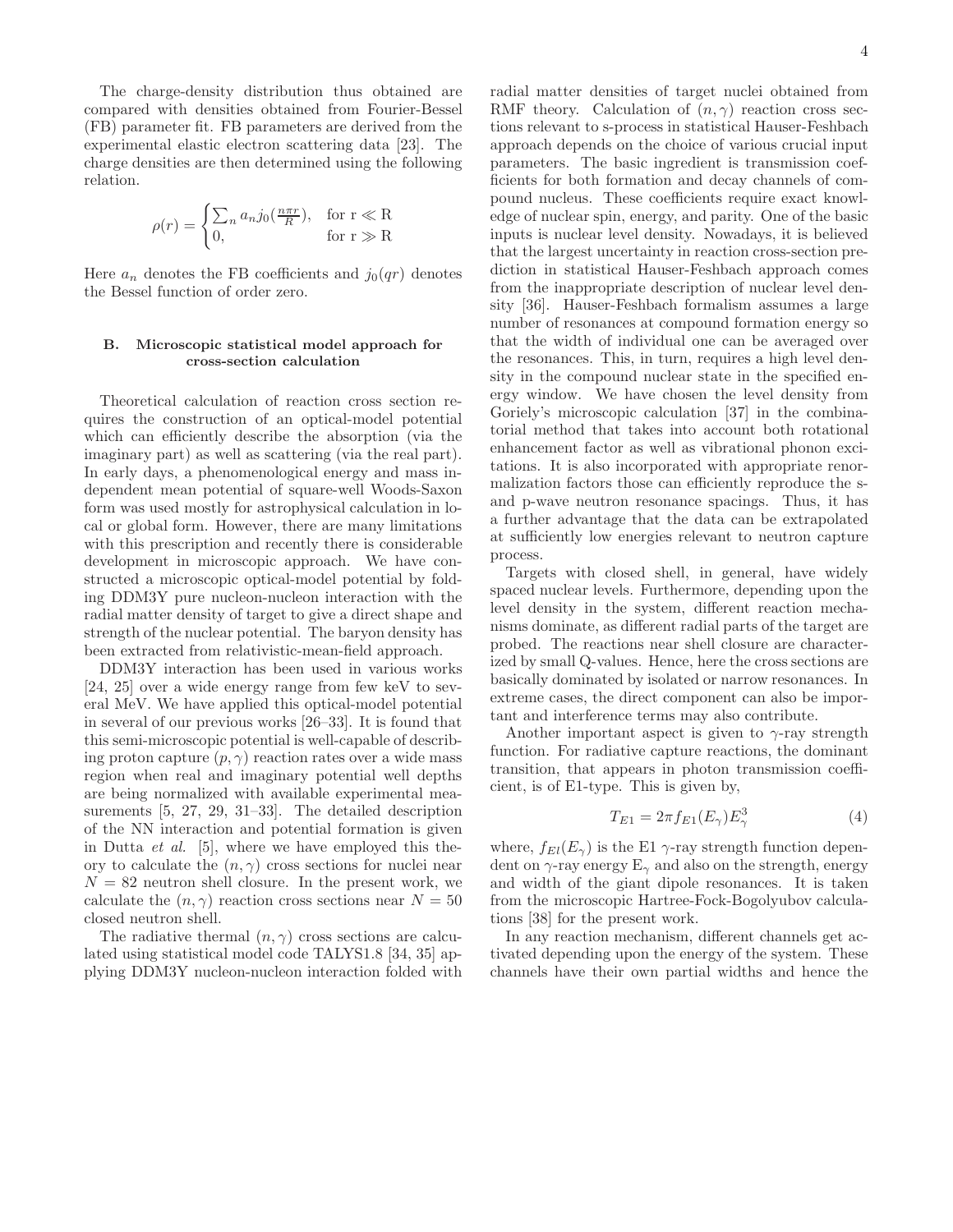

FIG. 1: (Color online) The s-process path near the shell closure at  $N = 50$ . The colored rectangles represent stable and extremely long-lived isotopes. The p-nuclei and s-only isotopes are designated by rectangles with thick borders. The strong branching at <sup>85</sup>Kr is shown by thick lines.

transmission coefficients must be renormalized by suitable multiplication factors. This is taken care of by the width fluctuation correction. The correction includes certain correlation factors that couple all partial channels altogether. It is thus predominantly important near the threshold of new channel openings where channel strengths differ by large factors. In the present study, this correction has been carried out. Pairing energy correction for pre-equilibrium reactions is also included. The number of discrete levels for decay via a cascade of  $\gamma$  rays is taken to be 30 in number, for both target and residual nuclei. Full  $j, l$  coupling is utilized in HF calculation. Radial densities are taken from RMF model.

#### C. Energy range of astrophysical importance

In the study of neutron induced reactions in astrophysics, one is interested in low energy regime, from few keV to several MeV. The  $(n, \gamma)$  reactions relevant to s-process basically occurs at thermal energies. Unlike charged particles, Gamow peak can not be defined in this case, as there is no penetration through Coulomb barrier. Hence, for neutron induced reactions, location of energy window depends on the contribution from partial waves, (i.e., on the angular momentum quantum number l). Cross sections, in general, can be parameterized as a function of energy in terms of dominant partial waves. On this basis, a simple approximation is done for energy peak  $(E_0)$  and width  $(\Delta)$  of neutron induced reactions, as follows [39].

$$
E_0 \approx 0.172 T_9 \left( l + \frac{1}{2} \right) \text{MeV} \tag{5}
$$

$$
\Delta \approx 0.194 T_9 \left( l + \frac{1}{2} \right)^{\frac{1}{2}} \text{MeV} \tag{6}
$$

Where,  $T_9$  is the temperature in  $GK$ . Obviously for swave  $(l = 0)$  neutrons, energy window is simply given by the peak and width of Maxwell- Boltzmann distribution. For higher partial waves, obviously the peak and width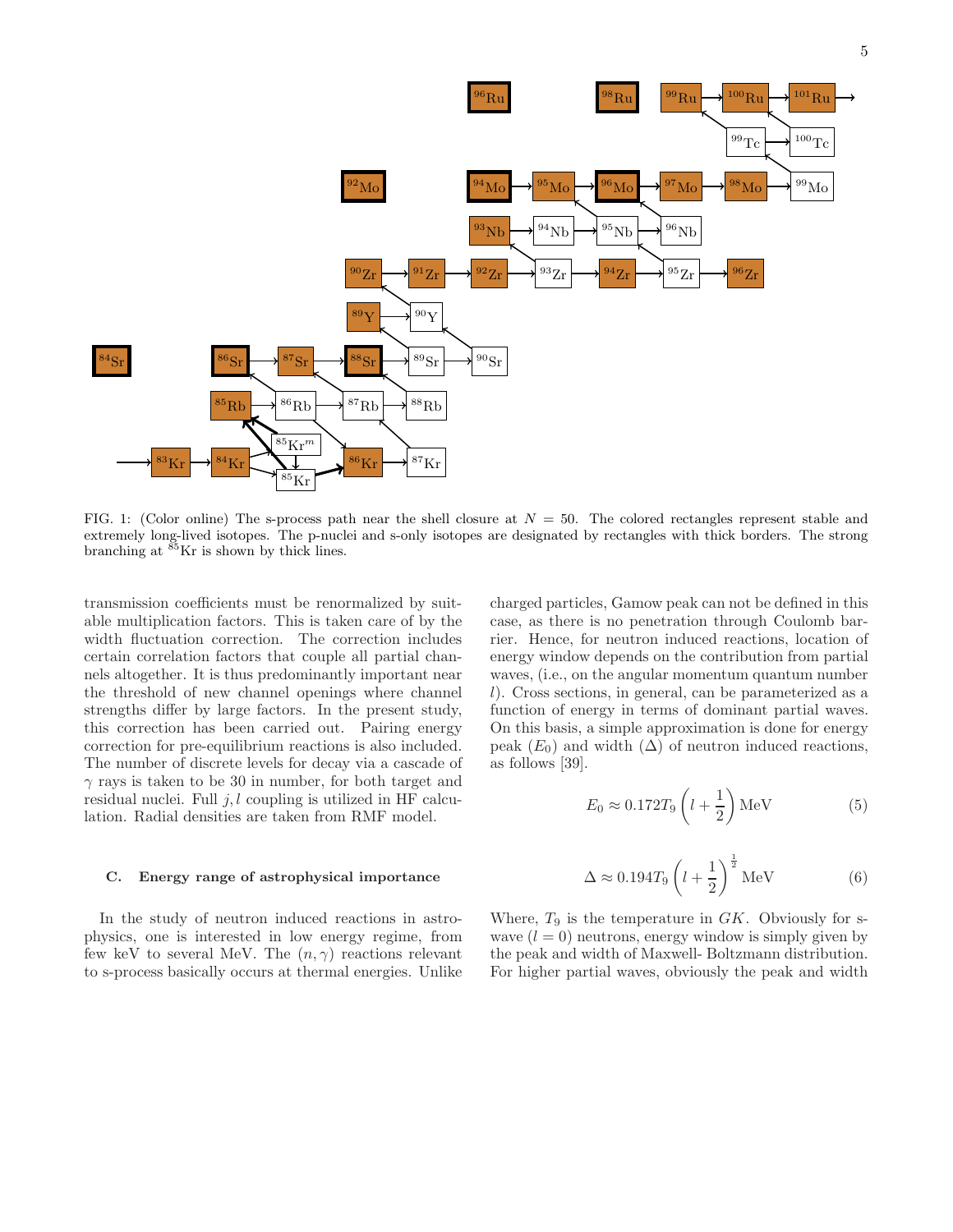get slightly shifted to higher energies due to penetration effect of centrifugal barrier. Considering the typical temperature of stellar s-process sites, we have calculated  $(n, \gamma)$  cross sections within the energy range between 1 keV to 1 MeV.

### D. Maxwellian-averaged capture cross section (MACS)

As mentioned earlier that in the astrophysical environment of s-process, cross sections of  $(n, \gamma)$  reactions have a spread over a range of thermal energies. In the scenario of s-process nucleosynthesis, when a thermal equilibrium is achieved, the neutron spectrum corresponds to a Maxwell-Boltzmann distribution and Maxwellianaveraged cross sections are obtained by folding the total cross section at particular energy with the thermalized neutron spectra over the wide range of neutron energy. It is defined as,

$$
\langle \sigma \rangle = \frac{2}{\sqrt{\pi}} \frac{\int_0^\infty \sigma(E_n) E_n \exp(-E_n/kT) dE_n}{\int_0^\infty E_n \exp(-E_n/kT) dE_n} \tag{7}
$$

Here  $E_n$  is the energy in center-of-mass frame. Thus in principle, MACS should be close to  $\sigma(E_n)$ . An observation of correlation of MACS values with the size of the nucleus will obviously show local minima at closed neutron shells.

The classical s-process models usually used the MACS values at a single thermal energy, especially at  $KT = 30$ keV corresponding to temperature  $3.5 \times 10^8$  K. However, recent stellar models coupled with stellar s-process network codes use MACSs at different thermal energies. Hence, we have calculated MACS values for nuclei having closed neutron shell with  $N = 50$  for thermal energies ranging from 5 to 100 keV.

#### III. RESULTS

#### A. Relativistic-Mean-Field Results

The density profiles for  $90Zr$  and  $92M$ o with closed neutron shell are shown in Fig. 2. In table I, the theoretical binding energy and charge radius values are listed with the measured values. Charge radius is the first moment of the nuclear charge distribution. Thus, the comparison of root-mean-square (rms) charge radius with experimental data can efficiently infer the quality of our



FIG. 2: (Color online) Charge-density profiles from theoretical relativistic-mean-field model (green solid line) are compared with experimental density distributions obtained from Fourier-Bessel parameter fitting (red points) of elastic electron scattering distribution [23].

theoretical RMF model. It can be easily seen that both our binding energy and charge radius values agree the experimental values very well.

## B. Total capture cross sections

Figs. 3-10 show the total  $(n, \gamma)$  cross sections on various targets in and around  $N = 50$  closed neutron shell for 1 keV to 1 MeV thermal energies. The experimental data, in general, are taken on the basis of most recent measurements and also where large number of data over a wide energy interval are available. All the experimental data are available at the website of National Nuclear Data Center [40]. In Figs. 3 and 4, we plot the experimental and calculated cross sections of <sup>80</sup>,82,83,84,<sup>86</sup>Kr as well as <sup>85</sup>,<sup>87</sup>Rb. Isotopes of krypton are of special interest as they can give valuable information for s-process nucleosynthesis study. Accurate values of cross sections for them are necessary to eliminate the discrepancies with the isotopic anomalies, i.e., the isotopic ratios of Kr isotopes. For example, a large spread in the ratio of  ${}^{86}\text{Kr}$ to <sup>82</sup>Kr with the size of grains found in SiC is a longstanding problem in AGB star model of s-process.

The nucleus <sup>85</sup>Kr is a strong branch point. Production of <sup>86</sup>Kr and further isotopes of krypton in s-process is bridged by the neutron capture on  ${}^{85}$ Kr. Neutron capture on  $84$ Kr populates both ground and isomeric states of  $85$ Kr. The ground and isomeric states of  $85$ Kr have half-lives for  $\beta$ -decay to <sup>85</sup>Rb of about 10.7 years and 4.48 hours, respectively. The isomeric state decays to its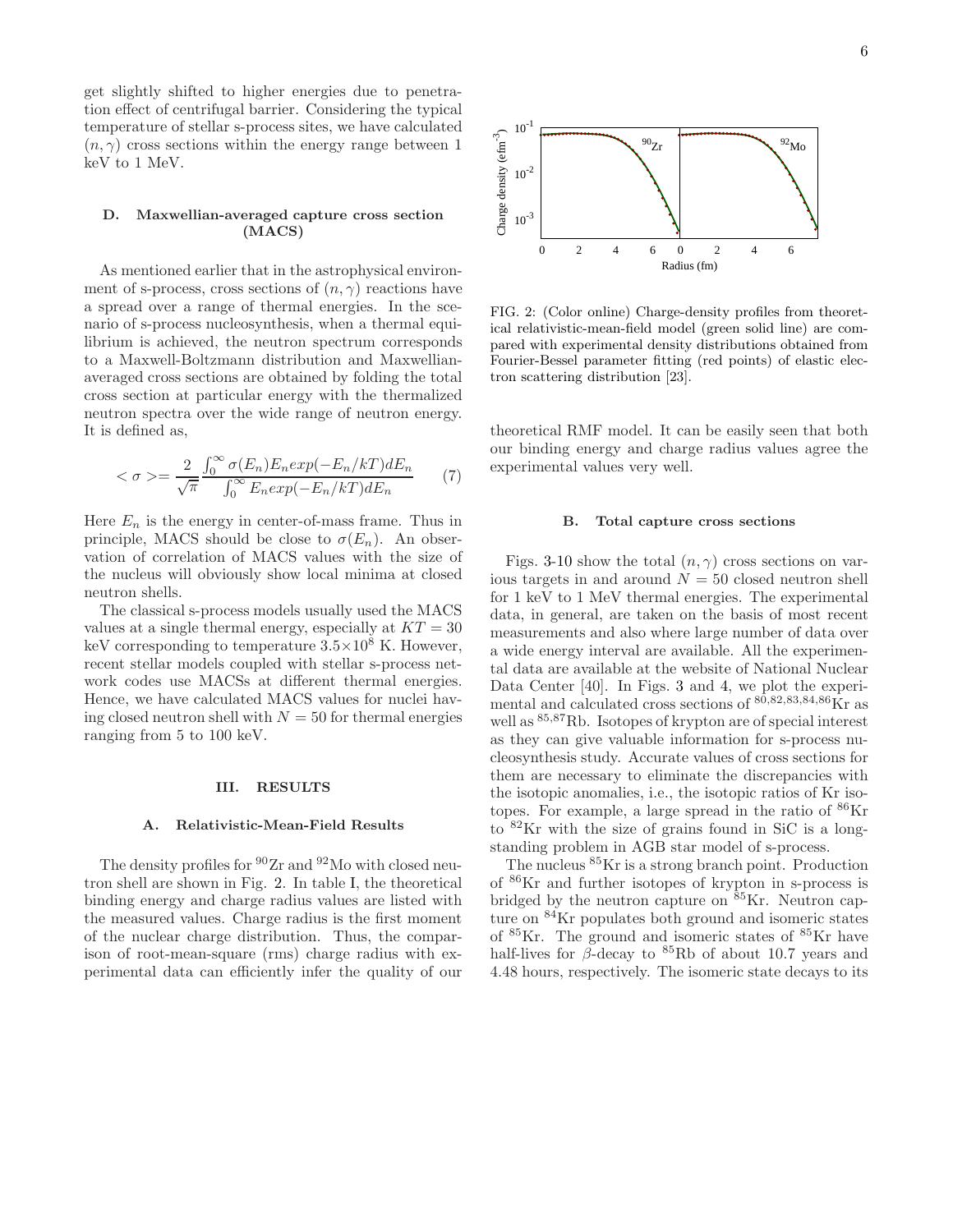TABLE I: Binding energy (MeV) and charge radius (fm) values extracted from relativistic-mean-field theory are compared with experimental data for nuclei in and around  $N = 50$  shell closure. Experimental values for binding energy and charge radius are from Refs. [41] and [42], respectively.

|                      |        |                           |       | Nucleus Binding energy Charge radius Nucleus Binding energy Charge radius Nucleus Binding energy Charge radius |                           |              |                           |                      |                   |              |                           |
|----------------------|--------|---------------------------|-------|----------------------------------------------------------------------------------------------------------------|---------------------------|--------------|---------------------------|----------------------|-------------------|--------------|---------------------------|
|                      |        | Expt. Theory Expt. Theory |       |                                                                                                                |                           |              | Expt. Theory Expt. Theory |                      |                   |              | Expt. Theory Expt. Theory |
| ${}^{82}\mathrm{Kr}$ | 714.22 | 712.33 4.192              | 4.142 |                                                                                                                | ${}^{83}\text{Kr}$ 721.68 | 720.00 4.187 | 4.148                     | $^{84}\mathrm{Kr}$   | 732.22            | 730.74 4.188 | 4.153                     |
| ${}^{86}\mathrm{Kr}$ | 749.23 | 747.31 4.184              | 4.165 | ${}^{85}\mathrm{Rb}$                                                                                           | 739.24                    | 739.20 4.204 | 4.176                     | ${}^{84}\mathrm{Sr}$ | 728.87            | 725.29 4.239 | 4.189                     |
| ${}^{86}\mathrm{Sr}$ | 748.88 | 745.98 4.201              | 4.198 | ${}^{87}\mathrm{Sr}$                                                                                           | 757.33                    | 756.16 4.225 | 4.203                     | ${}^{88}\mathrm{Sr}$ | 768.41            | 766.13 4.224 | 4.208                     |
| $^{89}Y$             | 775.46 | 774.24 4.243              | 4.231 | $^{90}Zr$                                                                                                      | 783.81                    | 781.53 4.269 | 4.254                     | $^{91}Zr$            | 791.06            | 787.85 4.285 | 4.264                     |
| $^{92}Zr$            | 799.66 | 794.32 4.306              | 4.274 | $^{94}\mathrm{Zr}$                                                                                             | 814.60                    | 806.61 4.332 | 4.294                     | $^{93}\mathrm{Nb}$   | 805.75            | 803.15 4.324 | 4.299                     |
| $^{92}$ Mo           | 796.44 | 794.06 4.315              | 4.301 | $^{94}\rm{Mo}$                                                                                                 | 814.23                    | 810.77 4.353 | 4.323                     |                      | $^{95}$ Mo 821.56 | 818.35 4.363 | 4.334                     |
| $^{96}$ Ru           | 826.46 | 823.83 4.391              | 4.367 | $^{98}\mathrm{Ru}$                                                                                             | 844.76                    | 840.01 4.423 | 4.389                     |                      |                   |              |                           |

Cross-section (mb)



 0.1 1 10 100 1000 10000 0.001 0.01 0.1 1 Cross-section (mb) Energy (MeV)  $X<sub>0</sub>$ 'Kr<br>Rb<br>Rb

FIG. 3: (Color online) Comparison of results of the present calculation with experimental measurements for  $^{80,\hat{82},83}\mathrm{Kr}.$ The solid lines indicate theoretical results. To avoid overlapping and for the sake of convenience of viewing, cross-section values of  $80\,\mathrm{Kr}$  and  $82\,\mathrm{Kr}$  have been multiplied by factors of 10 and 0.1, respectively.

FIG. 4: (Color online) Comparison of results of the present calculation with experimental measurements for  $84,86$ Kr and <sup>85</sup>,<sup>87</sup>Rb. The solid lines indicate theoretical results. To avoid overlapping and for the sake of convenience of viewing, crosssection values of  ${}^{87}$ Rb have been multiplied by a factor of 0.1.

ground state via a  $\gamma$ -transition by 21% while  $\beta$ -decays to the rubidium isobar by 78%. At this point, the flow of mass depends on neutron density, i.e., for a sufficiently high neutron density, the neutron channel is open and a competition takes place between  $\beta$ -decay and neutron capture. The ground state  $\beta$ -decay half-life, which stays constant with temperature, becomes long enough so that the s-process path feeds  $86$ Kr via neutron capture and afterward the path moves towards <sup>87</sup>Rb. It is also possible to the measure the isomeric ratio of <sup>85</sup>Kr if both total capture cross section and partial capture cross section to the isomer of <sup>84</sup>Kr are known.

The reaction  ${}^{86}\text{Kr}(n, \gamma){}^{87}\text{Rb}$  is of special interest as <sup>86</sup>Kr is a closed neutron shell nucleus having comparatively lower cross sections and hence acts as a waiting point in the reaction chain. Experimental data for <sup>80</sup>,82,83,84,86Kr are from Refs. [43–48]. Mutti et al. [43] have measured the neutron capture cross sections for several isotopes of krypton and obtained the MACS values for them in between 5 to 100 keV energy range. Ra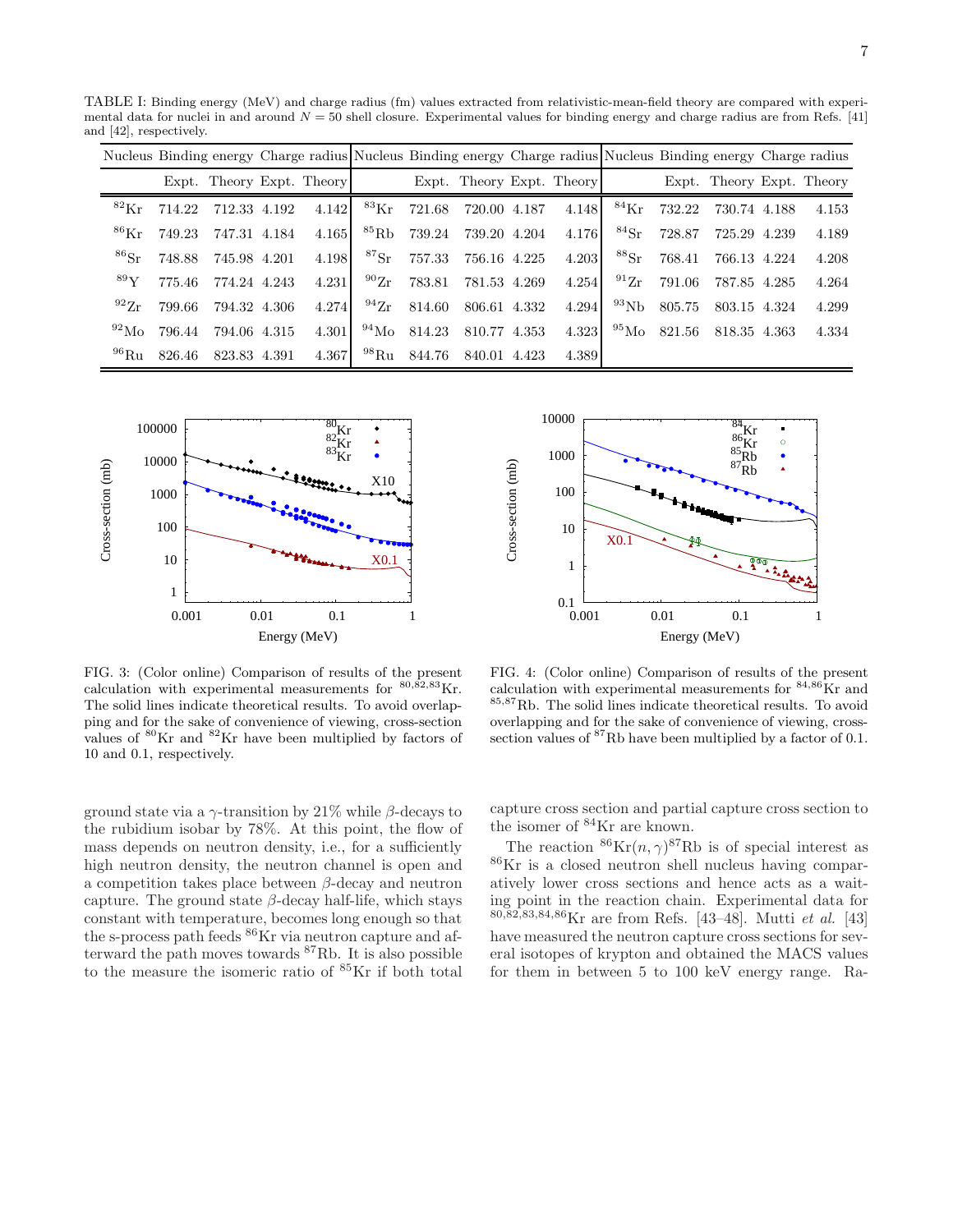man et al. [47] identified several resonances over a large energy range and explicitly took them into account in the determination of total cross sections of  $86$ Kr. They measured the energy averaged cross sections and concluded that their measurements suffer from 25% uncertainty near 30 keV and 30% uncertainty at 100 keV. Beer et al. [48] measured the average cross sections at mean energies for <sup>86</sup>Kr using activation technique. They further commented on the contribution from direct p-wave resonance capture for this reaction and suggested the need for more accurate measurement on this matter.

The isotope  ${}^{85}$ Rb is produced in s-process by the decay of isomeric state of  ${}^{85}\text{Kr}$  (half-life ~ 4.5 hour) which has an overall 80% probability of  $\beta$ -decay. Experimental cross sections for  ${}^{85}$ Rb is taken from Ref. [49].

The neutron magic isotope <sup>87</sup>Rb also acts as an important bottleneck to the s-process reaction flow. Bao et al. [15] commented that large uncertainties exist in the cross-section values of  $85,87Rb$ . Dovbenko *et al.* [50] measured the  $(n, \gamma)$  cross sections on <sup>87</sup>Rb isotope. They also compared their results with a statistical model calculation using potential well depth of 45 MeV and the compound nuclear level density parameter of  $9.4 \text{ MeV}^{-1}$ . They found a fair agreement below the 1 MeV energy range. However, the spin and parity of 0.847 MeV level for the target was unknown in their calculation which is included in TALYS1.8 database. We have plotted also the data of Dudey et al. [51] for the same nucleus. They measured the cross sections by activation technique with mono-energetic neutron beam and compared with theoretical statistical model calculations. They utilised computer code Abacus [52]-Nearrex [53] for their theoretical calculations. Our results are in very good agreement with the measurement of Dudey et al. while underestimating those of Dovbenko *et al.* by a factor of  $\sim 2$ . There are large fluctuations in the results of Beer et al. [49] below 100 keV and we have not plotted the data here.

Long-lived <sup>87</sup>Rb-<sup>87</sup>Sr chronometric pair can be used for the determination of Galaxy age. The element strontium comprises of four isotopes, namely, p-only  $84\text{Sr}$ , a pair of two s-only isotopes  $86,87$ Sr, and abundant magic neutron isotope  $88$ Sr.

Fig. 5 shows the  $(n, \gamma)$  cross sections on Sr targets. Data for the p-nucleus  $\frac{84}{15}$  is taken from Dillmann et al. [54]. They performed measurement at  $kT = 25 \text{ keV}$ via activation technique and reported an overall 5.7% error in their measurement with the major uncertainty coming from  $\gamma$ -ray intensity. Further, they extrapolated the cross sections at various thermal energies from 5 to



FIG. 5: (Color online) Comparison of results of the present calculation with experimental measurements for  $84,86-88$ Sr. The solid lines indicate theoretical results. To avoid overlapping and for the sake of convenience of viewing the crosssection values of  ${}^{86}Sr$  and  ${}^{88}Sr$  have been multiplied by factors of 0.1.

260 keV by normalising the data with JEFF-3.0 [55], NON-SMOKER [56, 57], JENDL-3.3 [58], and ENDF/- VI.8 [59] to derive MACS values. The agreement of their data with our theory is extremely good, especially for energies below 50 keV.

Cross sections on  $86,87$ Sr are important for s-process studies as they experience full s-process flow in the network. They can as well serve the purpose of cosmochronometry. They are produced together due to the branchings at  ${}^{85}$ Kr and  ${}^{86}$ Rb. Hence, the ratio of  ${}^{87}$ Sr to <sup>86</sup>Sr should remain close to the inverse of their respective cross-section ratios. Bauer et al. [9] reported that cross sections for these two particular reactions have to be known to an accuracy of 5% or better. They measured  $(n, \gamma)$  cross sections on <sup>86</sup>Sr and <sup>87</sup>Sr targets for energies ranging from 100 eV to 1 MeV using TOF facility. They found strong resonance structures for both <sup>86</sup>Sr and <sup>87</sup>Sr below 10 keV. Suitable corrections were made and no averaging over energy bins was done by them. Their data decreases according to  $1/v$  law above 20 keV. Our results fairly reproduce their data. Our calculation overestimates those of Hicks et al. [60] for <sup>87</sup>Sr. However, there remains certain ambiguity with their data for <sup>86</sup>Sr at extremely low energies below 7 keV. Macklin and Gibbons [61] presented two data for both <sup>86</sup>Sr and <sup>87</sup>Sr below 100 keV neutron energy. The experimental data of abundant neutron magic <sup>88</sup>Sr are taken from Refs. [62, 63]. This nucleus is mostly from s-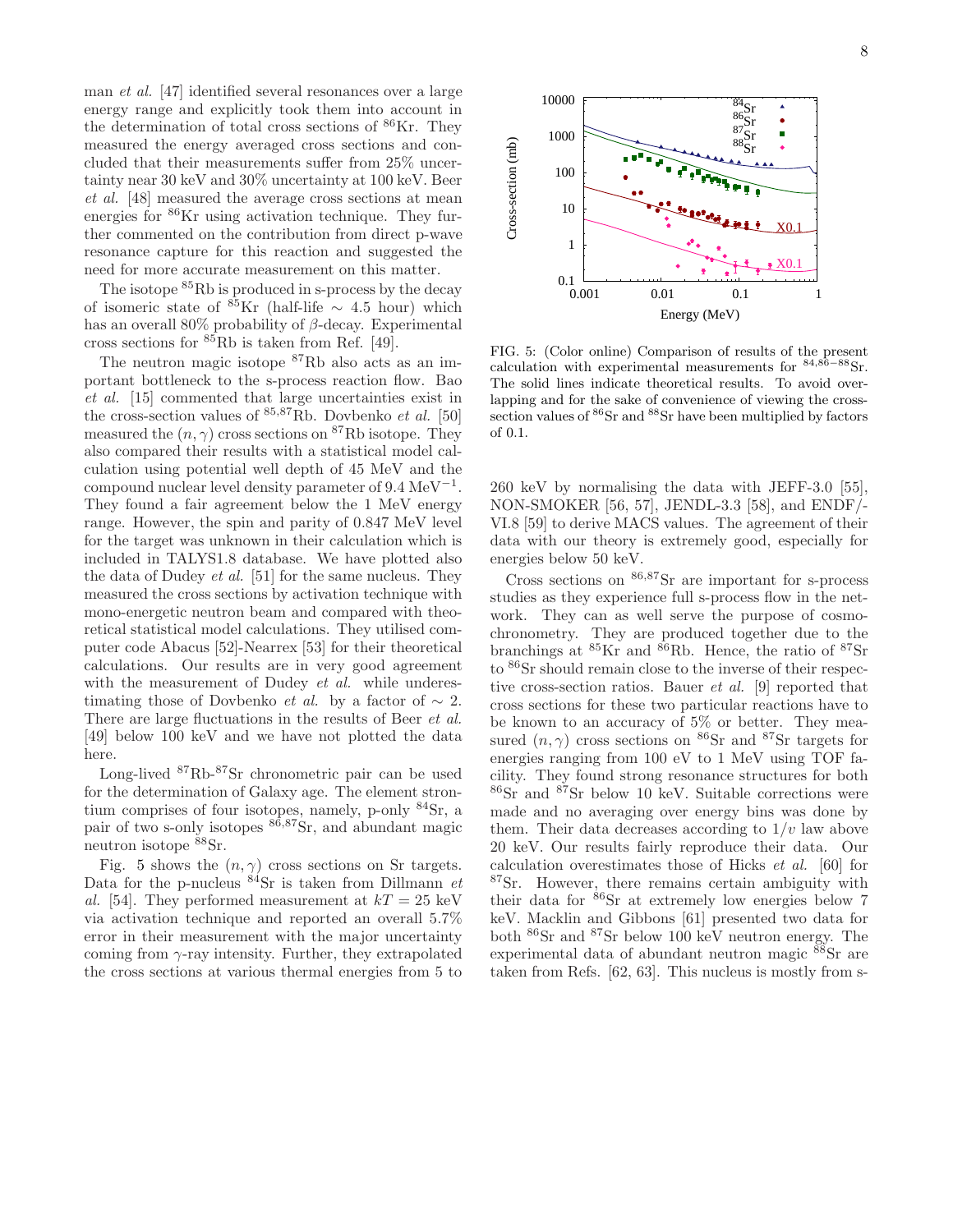

FIG. 6: (Color online) Comparison of results of the present calculation with experimental measurements for  $89Y$  and  $93\text{Nb}$ ,  $99\text{Tc}$ , and  $96\text{Ru}$ . The solid lines indicate theoretical results. To avoid overlapping and for the sake of convenience of viewing the cross-section values of <sup>96</sup>Ru have been multiplied by a factor of 10.

process origin. The data are highly scattered and suffer from large uncertainties, as can be seen from Fig. 5.

The data for  $89Y$  are taken from Refs. [64, 65]. These are plotted with our calculations in Fig. 6. This nucleus with the odd mass number and the magic neutron number is of particular interest as it has very low neutron capture cross sections and thus acts as a bottleneck in s-process reaction flow. Stupegia et al. [64] compared their data with statistical model calculations and adjusted the ratio of radiation width to the observed level spacing which was taken as a significant parameter in their calculation to obtain a reasonable fitting. It can be seen from Fig. 6 that our results agree with both measurements quite well.

In Figs. 7 and 8, we plot the cross sections of  $90-94,96$  Zr with experimental data. Zirconium does not have any sonly or p-only isotopes. The isotopes  $90-94$ Zr are mostly of s-process origin. The isotope  $96Zr$  is believed to be from both s- and r-process because of small half life of  $^{95}Zr$  (64.032 days). For  $^{90,91,92}Zr$  the data are from Refs. [66–70]. Tagliente et al. [70] measured Maxwellianaveraged cross sections for <sup>91,92</sup>Zr with improved n\_TOF method. The experimental determination of small  $(n, \gamma)$ cross sections for  $93Zr$ , which is an important LLFP, is somewhat difficult due to its radioactive nature with a sufficiently large  $\beta$ -decay half-life of about  $1.53 \times 10^6$ years. The sample of this isotope contains very poor enrichment and hence high-resolution TOF measurement is



FIG. 7: (Color online) Comparison of results of the present calculation with experimental measurements for  $90-92Zr$ . The solid lines indicate theoretical results. To avoid overlapping and for the sake of convenience of viewing, cross-section values for <sup>92</sup>Zr have been multiplied by a factor of 0.2.

required in this regard. R. L. Macklin [71] derived the average neutron capture cross sections for this nucleus using TOF technique from 3 to 300 keV. He identified 138 resonance peaks and further calculated the Maxwellianaveraged cross sections for a range of thermal energies from 5 to 100 keV. He compared their measurement with that of ENDF/B-V evaluation [72] and that of Ref. [73]. While the data of Iijima et al. [73] lie well above his measured values, the data of ENDF/B evaluation agrees well at higher energies but lie slightly below the experimental results for energy below 60 keV. Our calculations are in good agreement with those of Macklin [71], especially at higher energies. Tagliente *et al.* [74] have also measured the Maxwellian-averaged cross sections for this reaction with n TOF collaboration. The final MACS values were obtained by renormalizing their values with JENDL-4.0 library data [75] to eliminate the discrepancy for small capture kernels.

Cross sections for <sup>94</sup>,<sup>96</sup>Zr are required the in the analysis of s-process branching at <sup>95</sup>Zr. Similar to the branching at  ${}^{85}$ Kr, this branching is also independent of stellar temperature and hence, the isotopic ratio of  $94$ Zr to  $96$ Zr can predict the stellar neutron density condition. The two isotopes <sup>94</sup>,96Zr suffer from overabundance problem. The s-process also contributes slightly to the production of <sup>96</sup>Zr, which, in general, believed to be r-only isotope [4], due to the branching at  $95Zr$  at high neutron densities. Hence, accurate determination of capture cross sections is needed to overcome this problem. The exper-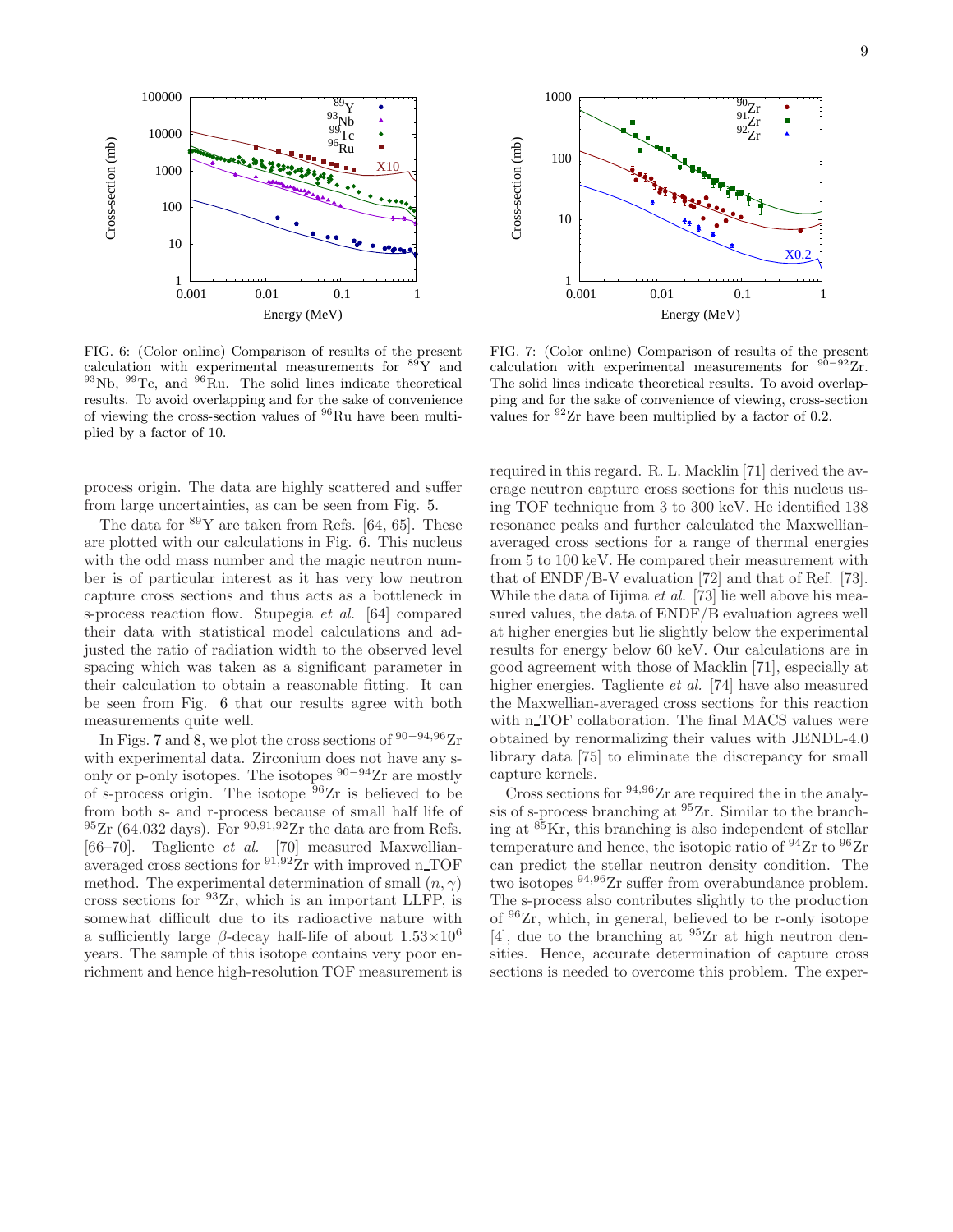

FIG. 8: (Color online) Comparison of results of the present calculation with experimental measurements for  $93,94,96$  Zr. The solid lines indicate theoretical results. To avoid overlapping and for the sake of convenience of viewing, cross-section values for  $\frac{96}{2}$ r have been multiplied by a factor of 0.5.

imental data for  $94Zr$  are from Refs. [76–78] and for  $96Zr$ are from Refs.  $[78, 79]$ . According to Bao and Käppeler [80], existing experimental neutron capture cross sections for <sup>96</sup>Zr exhibit large discrepancies up to a factor of 2. The isotope  $96Zr$ , once produced, is only slightly destroyed by neutron capture because of its low neutron capture cross sections. Thus, the accurate cross section is required to indicate the efficiency of neutron source during s-process nucleosynthesis. Our theory underpredicts the measurements by a factor on an average  $\sim 3$ .

The isotope <sup>93</sup>Nb is produced via the decay of longlived radioisotope  ${}^{93}Zr$ . It is then fully converted to  ${}^{94}Nb$ during s-process nucleosynthesis. Several measurements exist for  $(n, \gamma)$  cross sections on <sup>93</sup>Nb. We have taken those from Refs.  $[65, 81, 82]$ . Xia *et al.*  $[82]$  have measured the same using a set-up of Moxon-Rae detectors in the neutron energy range from 1 to 60 keV. It can be easily seen from Fig. 6 that our results for this isotope fairly agree with all of them.

There is a series of isotopes of molybdenum those efficiently take part in heavy element nucleosynthesis. The two isotopes <sup>92</sup>,94Mo are p-only with <sup>92</sup>Mo being neutron magic. While the isotope  $^{96}$ Mo is s-only,  $^{95,97,98,99}$ Mo are produced partly in s-process and partly in r-process, and <sup>100</sup>Mo is r-only. Results for  $(n, \gamma)$  cross sections for <sup>92</sup>,94−98Mo are shown in Figs. 9 and 10. The data for  $92,94-96,97$ Mo are taken from Musgrove *et al.* [83]. They measured the radiative capture cross sections averaged over energy bins on several molybdenum isotopes from



FIG. 9: (Color online) Comparison of results of the present calculation with experimental measurements for  $92,94,95$  Mo. The solid lines indicate theoretical results. To avoid overlapping and for the sake of convenience of viewing, cross-section values for <sup>94</sup>Mo have been multiplied by a factor of 10.



FIG. 10: (Color online) Comparison of results of the present calculation with experimental measurements for <sup>96</sup>−<sup>98</sup>Mo. The solid lines indicate theoretical results. To avoid overlapping and for the sake of convenience of viewing, cross-section values for <sup>98</sup>Mo have been multiplied by a factor of 0.1.

3 to 90 keV with high-resolution TOF technique and extracted s- and p-wave resonance parameters. As can be seen from the figure that their values are in good agreement with our calculations. We have also plotted the data of Kapchigashev et al. [84] for <sup>97</sup>Mo. The data for  $98$ Mo are taken from Chunhao *et al.* [86]. The results are in good agreement for this isotope.

We have also plotted the  $(n, \gamma)$  cross sections for <sup>99</sup>Tc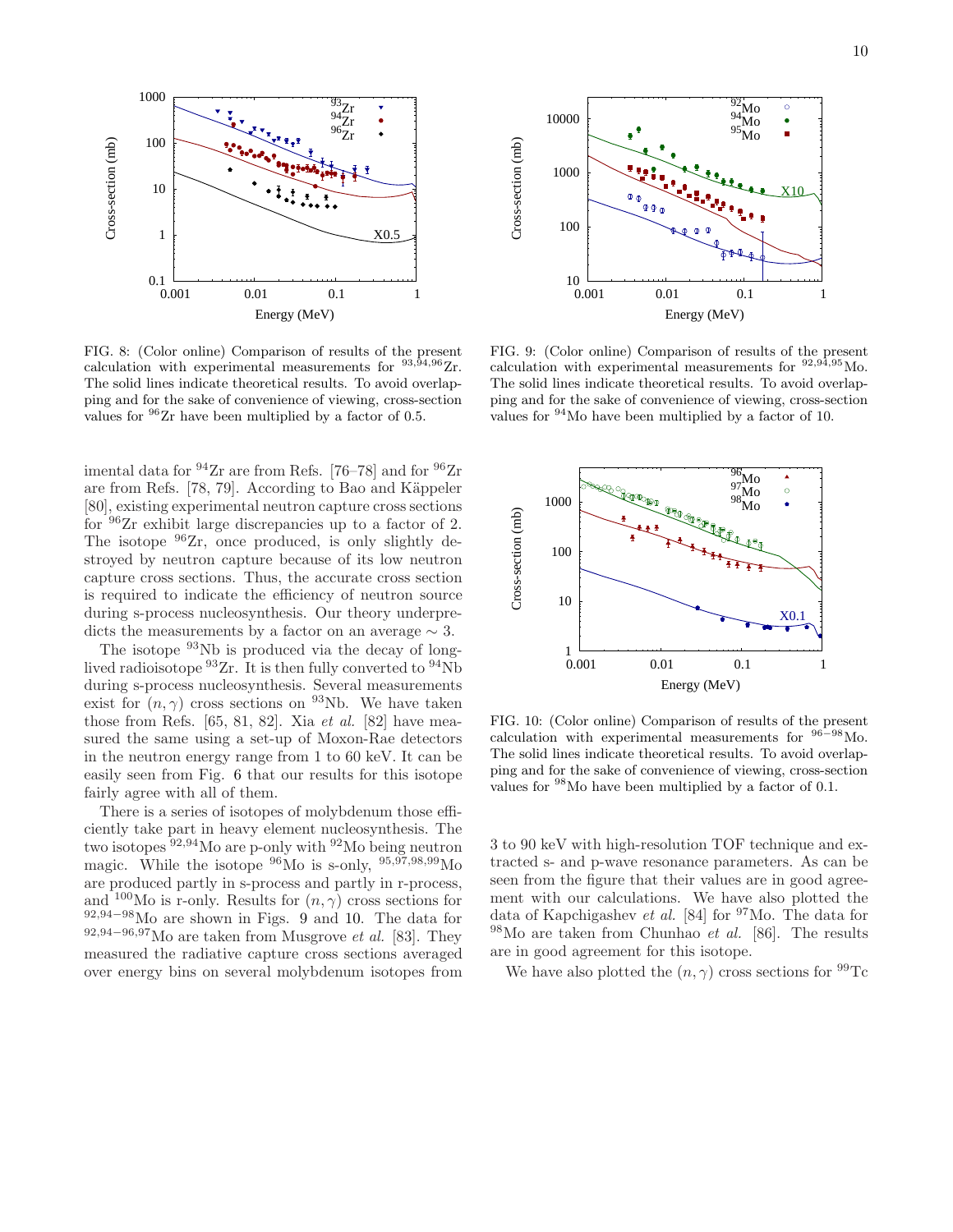TABLE II: Maxwellian-averaged cross sections at  $kT = 30$  keV for nuclei near the  $N = 50$  shell closure. Experimental values are from Ref. [85]. For unstable and radioactive nuclei, experimental data are not available. See text for other experimental values. The nuclei with  $N = 50$  are in bold font.

|                           |          | MACS (mb)       |          |                           | MACS (mb) |                |           |  |  |
|---------------------------|----------|-----------------|----------|---------------------------|-----------|----------------|-----------|--|--|
| Nucleus                   | Pres.    | Exp.            |          | Nucleus                   | Pres.     | Exp.           | MOST      |  |  |
| $^{80}_{36}$ Kr           | $245\,$  | $267{\pm}14$    | 223      | $^{82}_{36}Kr$            | $130\,$   | $90\pm6$       | 112       |  |  |
| $^{83}_{36}\text{Kr}$     | 208      | $243 \pm 15$    | 170      | $^{84}_{36}$ Kr           | $38.3\,$  | $38\pm4$       | 58.9      |  |  |
| ${}^{85}_{36}\text{Kr}$   | 40.1     |                 | $51.3\,$ | $^{86}_{36}$ Kr           | $4.35\,$  | $3.4{\pm}0.3$  | 3.71      |  |  |
| ${}^{85}_{37}Rb$          | 259      | $234 \pm 7$     | 197      | ${}^{86}_{37}Rb$          | 206       |                | $226\,$   |  |  |
| ${}^{87}_{37}$ Rb         | $17.6\,$ | $15.7 \pm 0.8$  | 18.8     | ${}^{84}_{38}\text{Sr}$   | $\bf 283$ | $300 + 17$     | $\bf 244$ |  |  |
| $_{38}^{86}\mathrm{Sr}$   | $54.5\,$ | $64{\pm}3$      | $51.0\,$ | ${}^{87}_{38}\mathrm{Sr}$ | 139       | $92 \pm 0.4$   | 72.2      |  |  |
| ${}^{88}_{38}\mathrm{Sr}$ | $5.55\,$ | $6.13{\pm}0.11$ | $5.02\,$ | ${}^{89}_{38}\text{Sr}$   | $17.6\,$  |                | $22.0\,$  |  |  |
| ${}^{90}_{38}\text{Sr}$   | $7.02\,$ |                 |          | $^{89}_{39}\mathbf{Y}$    | $19.0\,$  | $19 + 0.6$     | $16.6\,$  |  |  |
| $^{90}_{40}\mathbf{Zr}$   | 18.4     | $19.3{\pm}0.9$  | $13.7\,$ | $^{91}_{40}\rm{Zr}$       | $62.3\,$  | $62.0{\pm}3.4$ | $53.7\,$  |  |  |
| $^{92}_{40}\mathrm{Zr}$   | $28.1\,$ | $30.1 + 1.7$    | $25.5\,$ | ${}^{93}_{40}\text{Zr}$   | 65.3      | $95 + 10$      | 67.8      |  |  |
| $^{94}_{40}\text{Zr}$     | $17.4\,$ | $26{\pm}1$      | $13.3\,$ | $^{95}_{40}\mathrm{Zr}$   | $31.9\,$  |                | $29.1\,$  |  |  |
| $^{96}_{40}\text{Zr}$     | 4.46     | $10.7 \pm 0.5$  | 10.7     | $^{93}_{41}{\rm Nb}$      | 224       | $266\pm5$      | 241       |  |  |
| $^{94}_{41}Nb$            | $501\,$  |                 | $377\,$  | $^{95}_{41}Nb$            | 94.6      |                | $112\,$   |  |  |
| $^{92}_{42}$ Mo           | $53.2\,$ | $70 + 10$       | $45.5\,$ | $^{94}_{42}$ Mo           | $87.2\,$  | $102 + 20$     | 84.2      |  |  |
| $^{95}_{42}$ Mo           | 212      | $292{\pm}12$    | 237      | $^{96}_{42}$ Mo           | 113       | $112\pm8$      | 112       |  |  |
| $^{97}_{42}\rm{Mo}$       | 299      | $339 \pm 14$    | 276      | $^{98}_{42}\text{Mo}$     | $73.8\,$  | $99\pm7$       | 58.2      |  |  |
| $\rm ^{99}_{42}Mo$        | $262\,$  |                 | 337      | $^{99}_{43}\mathrm{Tc}$   | 513       | $933 \pm 47$   | 423       |  |  |
| $\rm ^{96}_{44}Ru$        | 197      | $207 + 8$       | 335      | $\rm ^{98}_{44}Ru$        | $\bf 238$ |                | 355       |  |  |

in Fig. 6. The experimental values are from Refs. [87– 90]. The most recent measurement has been done by Matsumoto et al. [88] in TOF technique. They have measured for incident neutron energies from 8 to 90 keV and at 190, 330, and 540 keV and obtained the results with an error of about  $5\%$ . Rapp *et al.* [91] measured the neutron-induced capture cross sections on Ru isotopes including p-only nucleus <sup>96</sup>Ru using activation technique

at  $kT = 25$  keV. The extrapolation is done at higher and lower energies by normalizing the data of Bao et al. [15]. They are in fair agreement with the present calculations as can be seen from Fig. 6.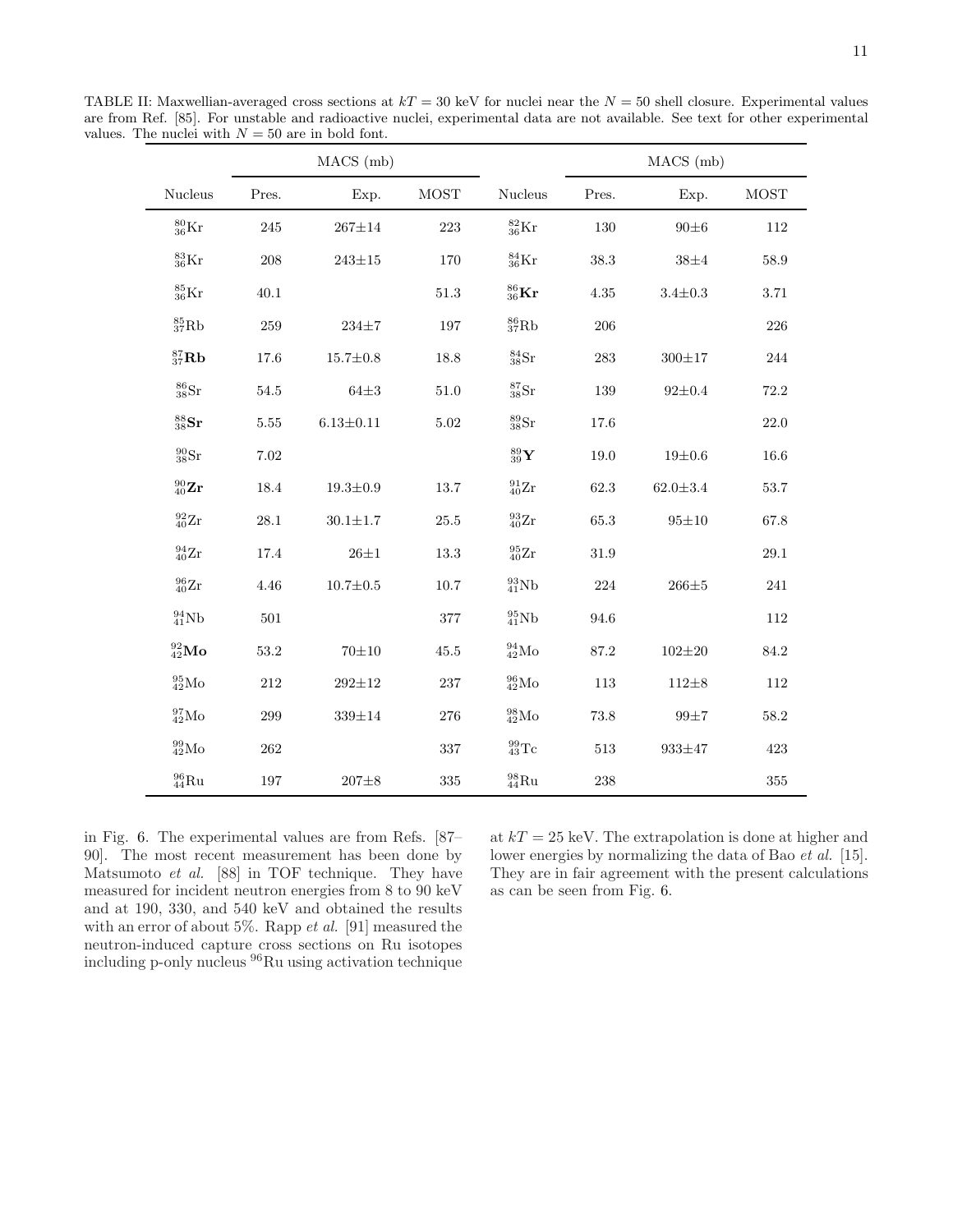|                      | Nucleus Energy (MeV) | Cross section (mb)       |                       |         |  |  |  |
|----------------------|----------------------|--------------------------|-----------------------|---------|--|--|--|
|                      |                      | Present                  | Ref.                  |         |  |  |  |
| $^{84}\mathrm{Kr}$   | 0.003                | ,,                       | $36.3 \pm 2$          | [93]    |  |  |  |
| $^{86}\mathrm{Kr}$   | 0.020                | Table IV                 | 6.6                   | [94]    |  |  |  |
|                      | 0.025                | ,,                       | $3.49 \pm 0.4$        | [95]    |  |  |  |
|                      | "                    | "                        | 5.1                   | $[47]$  |  |  |  |
|                      | ,,                   | ,,                       | $3.58 \pm 0.3$        | [96]    |  |  |  |
|                      | 0.030                | Table II, IV $4.1\pm0.3$ |                       | [93]    |  |  |  |
|                      | ,,                   | ,,                       | 5.7                   | ,,      |  |  |  |
|                      | 0.040                | Table IV                 | 5.1                   | "       |  |  |  |
|                      | 0.050                | ,,                       | 4.25                  | ,,      |  |  |  |
|                      | 0.052                | 3.12                     | $3.30 \pm 0.5$        | ,,      |  |  |  |
| $^{85}\mathrm{Rb}$   | 0.025                | 290                      | 234                   | [97]    |  |  |  |
| ${}^{87}\mathrm{Rb}$ | 0.012                | 33.8                     | $26.3 \pm 2.6$        | [98]    |  |  |  |
|                      | 0.020                | Table IV                 | $19.5 \pm 2.0$        | ,,      |  |  |  |
|                      | 0.030                | Table II, IV             | $15.5 \pm 1.5$        | ,,      |  |  |  |
|                      | 0.040                | Table II                 | $13.4 \pm 1.3$        | ,,      |  |  |  |
|                      | 0.050                | ,                        | $12.4 \pm 1.2$        | ,,      |  |  |  |
| $^{84}\rm{Sr}$       | 0.030                | ,,                       | 370 ±17               | [93]    |  |  |  |
| ${}^{86}\mathrm{Sr}$ | 0.030                | ,,                       | 57                    | [99]    |  |  |  |
|                      | 0.030                | ,,                       | 56.9                  | [85]    |  |  |  |
| ${}^{87}\mathrm{Sr}$ | 0.030                | ,,                       | $108 + 20$            | [61]    |  |  |  |
| $^{88}\mathrm{Sr}$   | 0.025                | Table IV                 | $6.72 \pm 0.18$ [100] |         |  |  |  |
|                      | 0.030                | Table II, IV             | 5.6                   | [63]    |  |  |  |
|                      | ,,                   | ,,                       | 5.59                  | [85]    |  |  |  |
| $^{90}Zr$            | "                    | "                        | $11\pm3$              | $[101]$ |  |  |  |
| $^{91}Zr$            | "                    | Table II                 | $59 \pm 10$           | $[101]$ |  |  |  |
| $^{92}Zr$            | "                    | ,,                       | $34 \pm 6$            | ,,      |  |  |  |
| $^{94}Zr$            | ,,                   | ,,                       | $21~\pm 4$            | ,,      |  |  |  |
| $^{96}\mathrm{Zr}$   | ,,                   | "                        | $41 \pm 12$           | ,,      |  |  |  |

TABLE III: MACS values from a few of other selected works at various energies are listed with our results.

#### C. Maxwellian-Averaged Cross sections (MACS)

In Table II, MACS values calculated in the present approach are presented along with experimental values, and theoretical values from MOST calculations, for nuclei relevant to s-process in and around  $N = 50$  closed shell including p-only and s-only isotopes. The experimental values are available at the KADoNis database [85], which is an updated version of the compilation by Bao et al. [15]. Some other theoretical calculations on MACS values are also available. However, most of them suffer from large uncertainties and hence do not agree well with the measured ones. The reason for variations in the existing theoretical MACS data is due to different choices of nuclear parameters which enter into the calculations. MOST calculations have been performed under microscopic Hauser-Feshbach approach taking JLMB nucleon-nucleon interaction potential [92] into account. In Table III, we have also listed MACS values from some selected other theoretical and experimental works at various energies and compared them with our present results. Below we will discuss certain important aspects of MACS values relevant to this work.

Recommended values for <sup>84</sup>Kr and <sup>86</sup>Kr by S. F. Mughabghab [93] lie extremely close to our MACS values at 30 keV.

There exists considerable uncertainty in the existing MACS values of <sup>85</sup>Rb. We have also presented MACS at 25 keV for this isotope in Table III. No experimental MACS is available for unstable <sup>86</sup>Rb. Our calculation yields a value of 206 mb at 30 keV. The theoretical value, as recommended by Bao *et al.* [15], is  $202\pm163$ mb. The magnitude of this MACS value suggests the possibility of a weak branching at this point. It is mentioned previously that the long-lived neutron magic <sup>87</sup>Rb (half-life= $4.81\times10^{10}$  years) acts as bottleneck due to its low cross-section value (Table II).

For <sup>84</sup>Sr, S. F. Mughabghab [93] recommended a value as 370±17 mb at 30 keV. It can be seen from Table III that our result for <sup>86</sup>Sr agrees the theoretical calculation of Harris [99] as well as the theoretical calculation of MOST2002 very well. The reported MACS value by Macklin and Gibbons [61] for  $87Sr$  at 30 keV, as given in Table III, is close to our result. Excellent agreements have been obtained with the measurement of Boldeman et al. [63] as well as theoretical MOST2002 calculation at 30 keV for <sup>88</sup>Sr, given in Table III. Minor branchings can occur at the two isotopes  $89,90$ Sr with β-decay halflives of 50.53 days and 28.90 years, respectively. Hence, we have given the MACS values for them at an energy of 30 keV in Table II. Bao et al. [15] have recommended a theoretical MACS value of  $19\pm14$  mb at 30 keV for  ${}^{89}\mathrm{Sr}.$ 

Experimental MACS values for  $90,91,92$ Tr, as recommended by Bao et al. [15], are very well reproduced. Further, the other existing measurements for  $91,92Zr$  [85] are also found to correspond closely with our obtained results within the quoted uncertainties. While that of <sup>93</sup>Zr agrees well with MOST prediction, it comes out to be lower than the measured one. Similarly, cross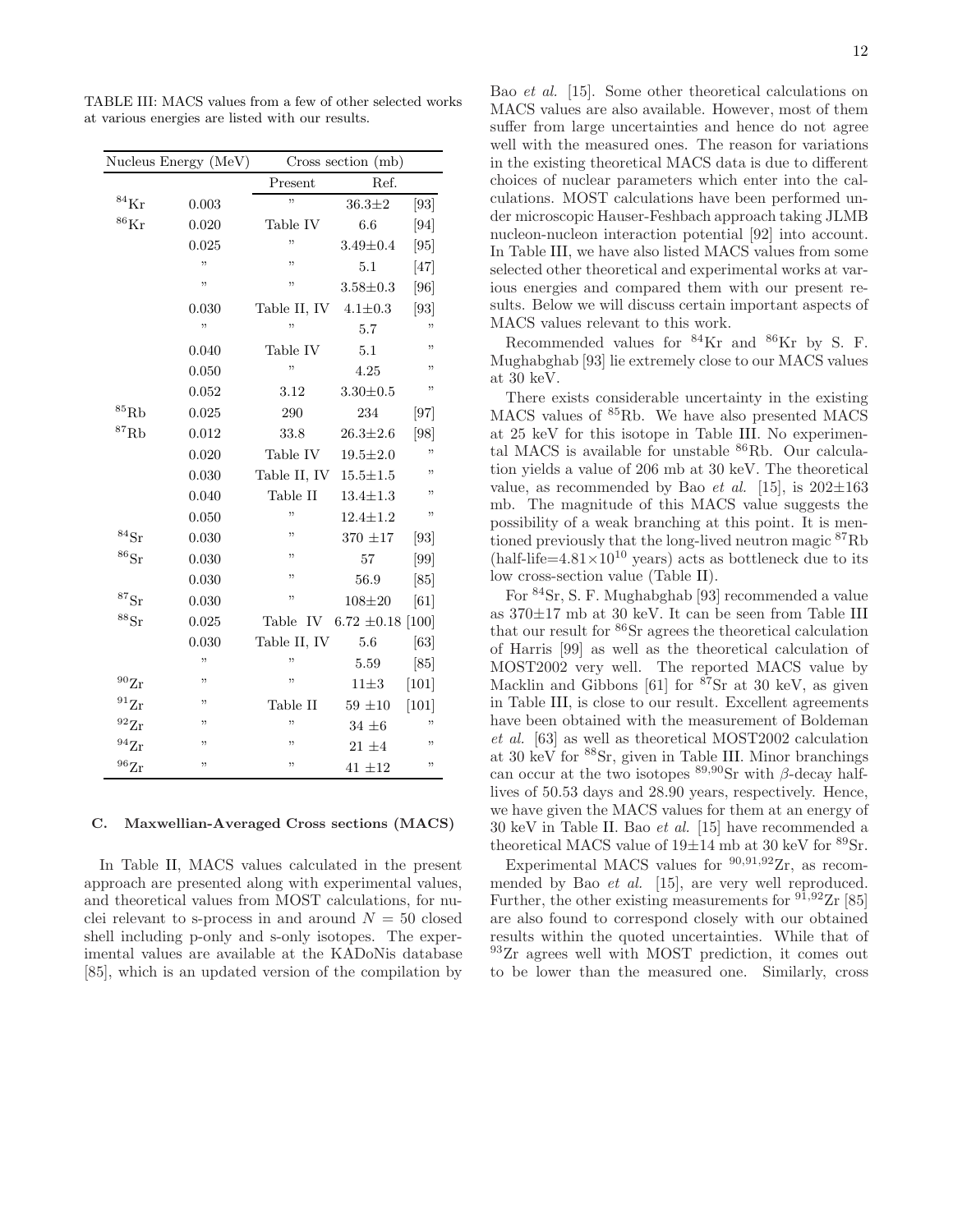| Energy (MeV) | $MACS$ (mb)        |         |                   |          |                      |       |       |       |           |       |                |         |
|--------------|--------------------|---------|-------------------|----------|----------------------|-------|-------|-------|-----------|-------|----------------|---------|
|              | $^{86}\mathrm{Kr}$ |         | ${}^{87}{\rm Rb}$ |          | ${}^{88}\mathrm{Sr}$ |       | 89Y   |       | $^{90}Zr$ |       | $^{92}\rm{Mo}$ |         |
|              | Pres.              | Expt.   | Pres.             | Expt.    | Pres.                | Expt. | Pres. | Expt. | Pres.     | Expt. | Pres.          | Expt.   |
| 0.005        | 15.6               | 2.1     | 63.6              | 111.2    | 18.0                 | 10.88 | 64.7  | 68    | 52.7      | 44.4  | 144            | $277\,$ |
| 0.010        | 9.30               | 3.2     | 38.6              | 63.2     | 11.3                 | 11.86 | 40.3  | 40    | 34.2      | 31.3  | 96.4           | 158     |
| 0.015        | 6.93               | $3.6\,$ | 28.7              | 48.1     | 8.63                 | 9.88  | 30.8  | 30    | 26.9      | 25.8  | 76.6           | 115     |
| 0.020        | 5.67               | $3.7\,$ | 23.4              | 40.3     | 7.16                 | 8.21  | 25.6  | 25    | 22.8      | 22.7  | 65.5           | 93      |
| 0.025        | 4.89               | 3.5     | 19.9              | 35.7     | 6.22                 | 7.02  | 22.3  | 21    | 20.2      | 20.7  | 58.4           | 79      |
| 0.030        | 4.35               | 3.4     | 17.6              | 32.4     | 5.55                 | 6.13  | 19.0  | 19    | 18.4      | 19.3  | 53.2           | 70      |
| 0.040        | 3.64               | 2.9     | 14.3              | $27.7\,$ | 4.67                 | 5.04  | 16.7  | 16    | 15.8      | 17.1  | 46.2           | 59      |
| 0.050        | 3.19               | 2.5     | 12.2              | 23.6     | 4.12                 | 4.35  | 14.7  | 14    | 14.1      | 15.5  | 41.6           | 53      |
| 0.060        | 2.88               | $2.2\,$ | 10.8              | $22.0\,$ | 3.73                 | 3.95  | 13.2  | 13    | 13.0      | 14.3  | 38.3           | 49      |
| 0.080        | 2.49               | 1.8     | 8.87              | 18.4     | 3.25                 | 3.25  | 11.3  | 11.3  | 11.4      | 11.4  | 34.0           | 45      |
| 0.100        | 2.26               | $1.5\,$ | 7.67              | 15.2     | 2.96                 | 3.36  | 10.5  | 10    | 10.5      | 11.0  | 31.4           | 43      |

TABLE IV: Maxwellian-averaged neutron capture cross sections of <sup>86</sup>Kr, <sup>87</sup>Rb, <sup>88</sup>Sr, <sup>89</sup>Y, <sup>90</sup>Zr, and <sup>92</sup>Mo. The experimental values are from Ref. [85].

sections for  $94.96Zr$  are underproduced by the current semi-microscopic approach. It is interesting to note that theoretical MOST calculations also found much smaller values for the two isotopes. Macklin and Gibbons [101] measured the MACS values for several isotopes of Zr. They are listed in Table III. Obviously, the one for  $96Zr$ corresponds very poorly with our result.

The existing experimental data in the literature on <sup>93</sup>Nb vary significantly in magnitudes [85]. The radioactive nucleus <sup>94</sup>Nb has a long β-decay half-life  $(2.03\times10^4$ years). No experimental signature is available for neutron cross section on it. Our theory yields a MACS value of 501 mb at 30 keV. Thus, the  $(n, \gamma)$  cross section at this energy is quite large that prevents its decay to <sup>94</sup>Mo which is produced entirely in p-process. A possible branching may occur at  $\frac{95}{N}$ b (half-life=34.99 days) if there exists a high neutron flux at s-process temperatures and hence we have provided the MACS for this isotope.

Our values for molybdenum isotopes are in satisfactory agreement with experimental values. Minor branchings can also be possible at  $\frac{99}{10}$  (half-life=65.976) hours) and long-lived  $99Tc$  (half-life=2.111×10<sup>5</sup> years) and hence we have presented MACS values for them in TABLE II. Bao et al. [15] have recommended a theoretical value of  $240\pm40$  mb for  $99\text{Mo}$  at 30 keV, which corresponds to our calculation within the quoted errors.

The long-lived LLFP  $^{99}$ Tc has a large  $(n, \gamma)$  cross section. Other than the recommended value of Bao et al. [15] which is from the measurement of Gunsing et al. [102], other two TOF measurements on MACS are available which presented the values  $782\pm 50$  mb [103] and  $779\pm40$  mb [90] at 30 keV. Our MACS at 30 keV for pnucleus  ${}^{96}$ Ru agrees recent measurement of Rapp *et al.* [91] far better in respect of all existing theoretical and old measurement values.

For <sup>85</sup>Kr, <sup>86</sup>Rb, <sup>89</sup>,<sup>90</sup>Sr, <sup>95</sup>Zr, <sup>94</sup>,<sup>95</sup>Nb, <sup>99</sup>Mo, and <sup>98</sup>Ru. no experimental MACS value is available. However, several theoretical estimates, largely differing from each other, can also be found in literature.

The modern stellar codes on s-process nucleosynthesis demand MACS values at different energies rather than a single energy of 30 keV. Hence in table IV, we present the MACS values at various thermal energies for nuclei involved in astrophysical s- and p-processes containing the magic number  $(N = 50)$  of neutrons.

Some experimental measurements are also available at energies other than 30 keV. As discussed previously, Mutti et al. [43] obtained the MACSs from 5 to 100 keV for several isotopes of krypton. They found a systematic discrepancy with the data of Refs. [96, 104] measured with activation techniques and of Refs. [47, 105] mea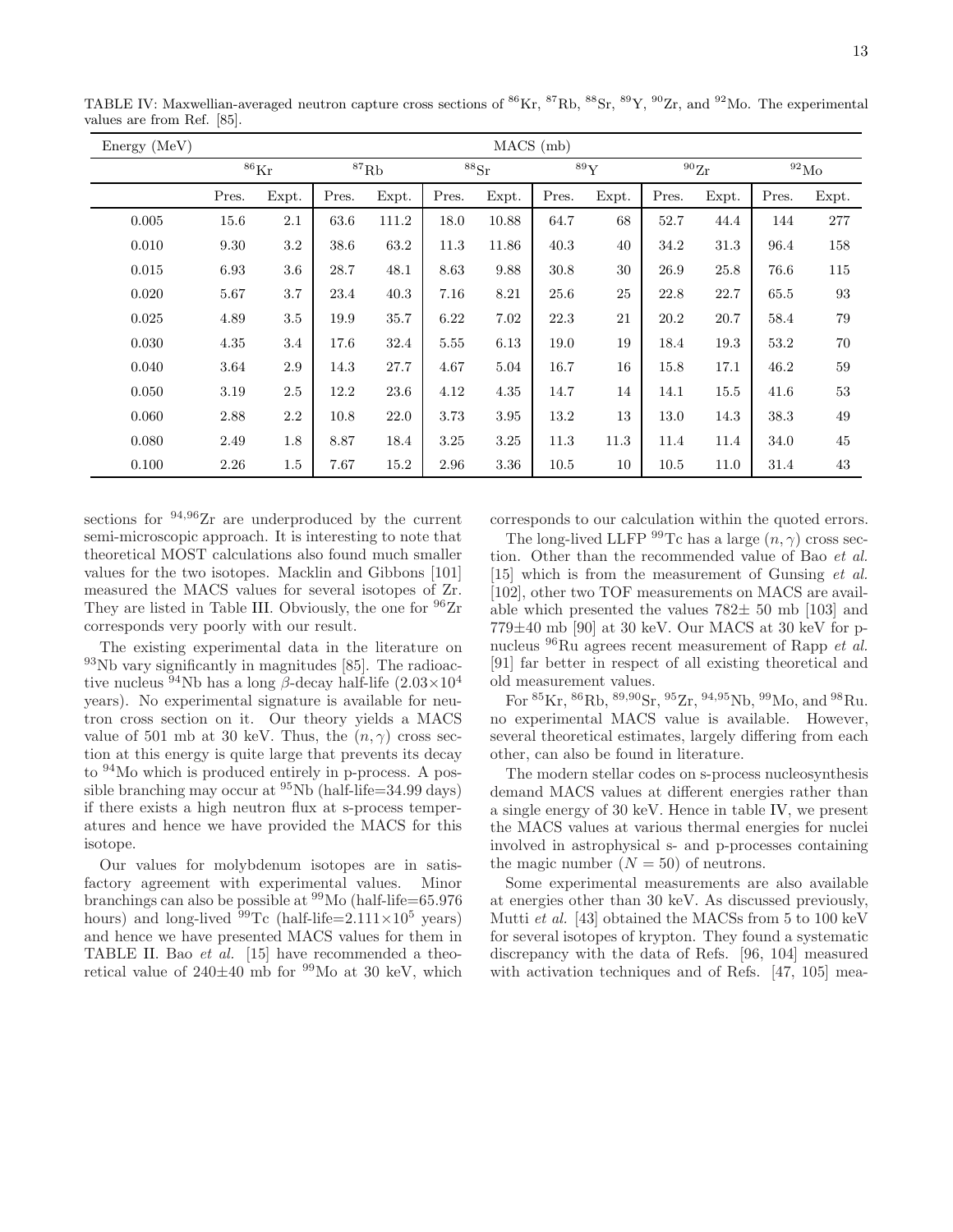sured with TOF techniques for  $86$ Kr. Tagliente *et al.* [106] estimated the MACS values for  $90Zr$  from 5 to 100 keV by folding the total capture cross sections measured via n TOF method with the neutron spectra at thermal equilibrium. Their results agree our calculations very well. Heil *et al.* [97] evaluated MACS values for  ${}^{87}Rb$ from 5 to 100 keV by normalizing the neutron spectrum at 25 keV with JENDL-3.3 [58], JEFF-3.1 [107], and ENDF/B-VI.8 [59] library data. Our theory reproduces their work very well in between 20 to 100 keV region.

### IV. SUMMARY

We have constructed a semi-microscopic optical-model potential to calculate thermal  $(n, \gamma)$  reaction cross sections, in which, the target after absorbing the neutron, emits one or more  $\gamma$  rays, for energies ranging from 1 keV to 1 MeV and for nuclei in and around  $N = 50$  closed neutron shell. The nuclei involved are of astrophysical interests taking part in s-process and p-process nucleosynthesis. Standard DDM3Y NN interaction, folded with target matter densities, obtained from RMF theory is used. The calculations are done in fully statistical Hauser-Feshbach approach with the standard reaction

- [1] M. E. Burbidge, G. R. Burbidge, W. A. Fowler, and F. Hoyle, Rev. Mod. Phys. 29, 547 (1957).
- [2] A. G. W. Cameron, Astrophysical Journal 130, 452 (1959).
- [3] F. Käppeler, R. Gallino, S. Bisterzo, and W. Aoki, Rev. Mod. Phys. 83, 157 (2011).
- [4] F. Käppeler, H. Beer, and K. Wisshak, Rep. Prog. Phys. 52, 945 (1989).
- [5] Saumi Dutta, Dipti Chakraborty, G. Gangopadhyay, and Abhijit Bhattacharyya, Phys. Rev. C 93, 024602 (2016).
- [6] T. Rauscher, Nucl. Phys. A758, 549 (2005).
- [7] W. Rapp, Report FZKA 6956, Forschungszentrum Karlsruhe (2004).
- [8] M. Rayet, N. Prantzos, and M. Arnould, Astron. Astrophys. 227, 271R (1990).
- [9] R. W. Bauer, G. Bazan, J. A. Becker, R. E. Howe, and G. J. Mathews, Phys. Rev. C 43, 2004 (1991).
- [10] J. J. Cowan, F. -K. Thielemann, and J. W. Truran, Astrophys. J. 323, 543 (1987).
- [11] B. S. Meyer and D. N. Schramm, Astrophys. J. 311, 406 (1986).
- [12] H. Beer and G. Walter, Astrophysics Space Science

100, 243 (1983).

Humboldt Foundation.

predictions of MACS values.

[13] H. Beer and F. Käppeler, in Neutron Capture Gamma-Ray Spectroscopy and Related Topics, edited by T. von Egidy, F. Gönnenwein, and B. Maier (Institute of Physics, Bristol, 1982, p. 558.

V. ACKNOWLEDGMENT

The authors acknowledge the financial support from University Grants Commission (JRF and DRS), Department of Science and Technology, and Alexander Von

code TALYS1.8. We have compared the results with the available experimental data. Our theory reproduces most of the measurements with reasonable agreement. The experimental data in some cases are extremely old and hence suffer from underestimation of proper background and error correction. Also some significant inputs in statistical calculations suffer from the lack of measured data. For example, experimental signature of giant dipole resonance (GDR) for  ${}^{86}\text{Kr}$  is not available yet and hence enters into the statistical model calculations from systematics. Thus, unavailability of experimentally measured parameters is a possible reason for the discrepancies between experiments and statistical model predictions. Further, The Maxwellian-averaged cross sections are calculated and presented with experimental measurements. We have also listed the statistical MOST2005

- [14] R.A. Ward, Astrophys. J. 216 (1977) 540.
- [15] Z. Y. Bao, H. Beer, Käppeler, F. Voss, and K. Wisshak, Atom. Data. Nucl. Data Tables 76, 70 (2000).
- [16] M. Aikawa, M. Arnould, and S. Goriely, et al., Astronomy and Astrophysics, 441, 1195 (2005).
- [17] M. Arnould and S. Goriely, Nucl. Phys. A, 777, 157 (2006).
- [18] M. Arnould and S. Goriely, Phys. Rep. **372**, 1 (2003).
- [19] B. G. Todd-Rutel and J. Piekarewicz, Phys. Rev. Lett. 95, 122501 (2005).
- [20] F. J. Fattoyev, C. J. Horowitz, J. Piekarewicz, and G. Shen, Phys. Rev. C 82, 055803 (2010).
- [21] R. F. Casten, Phys. Rev. Lett. 54, 1991 (1985).
- [22] G. Gangopadhyay, Journal of Physics G: Nuclear and Particle Physics, 37, 015108 (2010).
- [23] H. De Vries, C. W. De Jager, and C. De Vries, Atomic Data and Nuclear Data Tables 36, 495 (1987).
- [24] A. M. Kobos, B. A. Brown, P. E. Hodgson, G. R. Satch-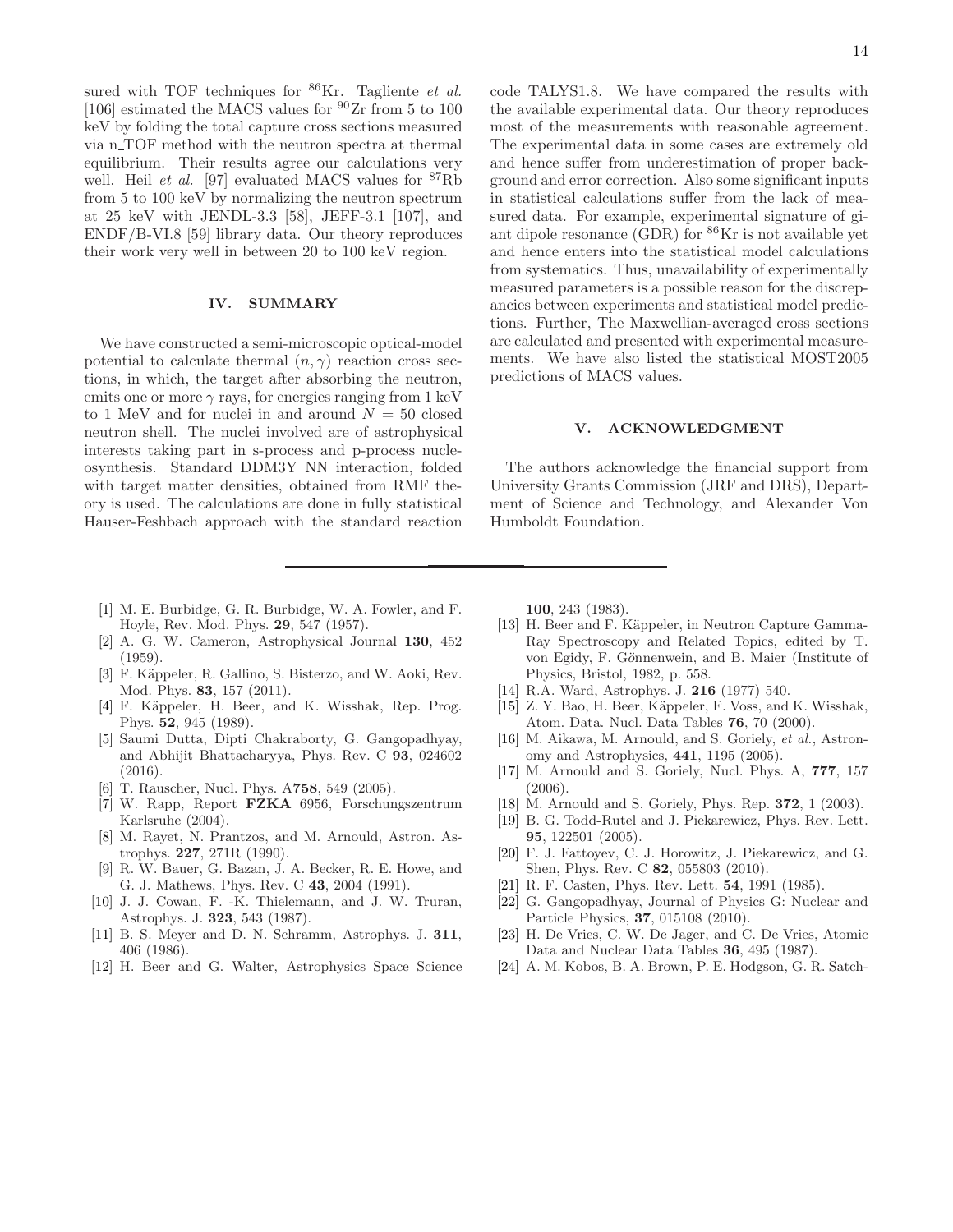ler, and A. Budzanowski, Nuclear Physics A 384, 65 (1982).

- [25] G. R. Satchler and W. G. Love, Phys. Rep. 55, 183 (1979).
- [26] G. Gangopadhyay, Phys. Rev. C 82, 027603 (2010).
- [27] C. Lahiri and G. Gangopadhyay, Eur. Phys. J. A 47, 87 (2011).
- [28] C. Lahiri and G. Gangopadhyay, Phys. Rev. C 84, 057601 (2011).
- [29] C. Lahiri and G. Gangopadhyay, Phys. Rev. C 86, 047601 (2012).
- [30] C. Lahiri and G. Gangopadhyay, Int. J. Mod. Phys. E 21, 1250074 (2012).
- [31] C. Lahiri and G. Gangopadhyay, Modern Physics Letters A 28, 1350076 (2013).
- [32] S. Dutta, D. Chakraborty, G. Gangopadhyay, and A. Bhattacharyya, Phys. Rev. C 91, 025804 (2015)
- [33] D. Chakraborty, S. Dutta, G. Gangopadhyay, and A. Bhattacharyya, Phys. Rev. C 91, 057602 (2015).
- [34] A. J. Koning, S. Hilaire, and M. Duizvestijn, in Proceedings of the International Conference on Nuclear Data for Science and Technology, April 22-27, 2007, Nice, France, edited by O. Bersillon, F. Gunsing, E. Bauge, R. Jacqmin, and S. Leray (EDP Sciences, Cedex, France, 2008), p. 211.
- [35] http://www.talys.eu
- [36] S. E. Woosley, William A. Fowler, J. A. Holmes, B. A. Zimmerman, Atomic Data and Nuclear Data Tables 22, 371 (1978).
- [37] S. Goriely, S. Hilaire, and A. J. Koning, Phys. Rev. C 78, 064307 (2008).
- [38] R. Capote, M. Herman, P. Oblozinsky et al., Nucl. Data Sheets 110, 3107 (2009).
- [39] R. V. Wagoner, Astrophys. J. Suppl. 18, 247 (1969).
- [40] http://www.nndc.bnl.gov
- [41] M. Wang, G. Audi, A. H. Wapstra, F. G. Kondev, M. MacCormick, X. Xu, and B. Pfeiffer, Chinese Phys. C 36, 12:1603-2014 (2012).
- [42] I. Angeli, At. Data Nucl. Data Tables 87, 185 (2004).
- [43] P. Mutti, H. Beer, A. Brusegan, F. Corvi, and R. Gallino, Proc. Intern. Conf. Nuclear Data for Science and Technology, Santa Fe, New Mexico, 26 September-1 October 2004.
- [44] A. Tomyo, Y. Nagai, T. Shima, H. Makii, K. Mishima, M. Segawa, and M. Igashira, Nucl. Phys. A 718, 530 (2003).
- [45] G. Walter, B. Leugers, F. Käappeler, Z. Y. Bao, D. Erbe, G. Rupp, G. Reffo, and F. Fabbri, Kernforschungszentrum Karlsruhe Reports, No. 3652, p.1 (1984).
- [46] B. Leugers, Kernforschungszentrum Karlsruhe Reports, No.2895 (1979).
- [47] S. Raman, B. Fogelberg, J. A. Harvey, R. L. Macklin, P. H. Stelson, A. Schroder, and K. L. Kratz, Phys. Rev. C 28, 602 (1983).
- [48] H. Beer, P. V. Sedyshev, W. Rochow, P. Mohr, and H. Oberhummer, Nucl. Phys. A 705, 239 (2002).
- [49] H. Beer and R. L. Macklin, Astrophysical Journal 339, 962 (1989).
- [50] A. G. Dovbenko, V. E. Kolesov, V. P. Koroleva, V. A. Tolstikov, Soviet Atomic Energy 23, 852 (1967).
- [51] N. D. Dudey, R. R. Heinrich, and A. A. Madson, Jour. Nucl. Eng. 24, 181 (1970).
- [52] Auerbach E. A. (1962) Abacus II, unpublished.
- [53] P. A. Moldauer, Phys. Rev. **135**, B642 (1964).
- [54] I. Dillmann, M. Heil, F. Käppeler, T. Rauscher, and F. -K. Thielemann, Phys. Rev. C 73, 015803 (2006).
- [55] A. J. Koning et al., The Joint Evaluated Fission and Fusion General Purpose-3.0, Report 19, (OECD/NEA) April 2002;<https://www.oecdnea.org/dbdata/jeff/>.
- [56] T. Rauscher and F.-K. Thielemann, At. Data Nucl. Data Tables 75, 1 (2000).
- [57] T. Rauscher and F.-K. Thielemann, At. Data Nucl. Data Tables 79, 47 (2001).
- [58] K. Shibata et al., J. Nucl. Sci. Technol. **39**, 1125 (2002).
- [59] CSEWG-Collaboration, Evaluated Nuclear Data File ENDF/B-VI.8 released in October 2001 (Available from http://www.nndc.bnl.gov/endf).
- [60] G. C. Hicks, B. J. Allen, A. R de L. Musgrove, R. L. Macklin, Aust. J. Phys. 35, 267 (1982).
- [61] R. L. Macklin and J. H. Gibbons, Phys. Rev. 159, 1007 (1967).
- [62] T. Katabuchi, N. Canh Hai, M. Igashira, S. Kamada, M. Tajika, and M. Mizumoto, JAEA Conference proceedings, 004, 145 (2009).
- [63] J. Boldeman, B. Allen, A. de L. Musgrove, and R. Macklin, Nucl. Phys. A 269, 397 (1976).
- [64] D. C. Stupegia, Marcia Schmidt, C. R. Keedy, and A. A. Madson, Journal of Nuclear Energy 22, 267, 6805 (1968).
- [65] J. Voignier, S. Joly, and G. Grenier, Nucl. Sci. Eng. 112, 87 (1992).
- [66] K. Ohgama, M. Igashira, T. Ohsaki, AIP Conf. Proc. 819, 373 (2006).
- [67] K. Ohgama, M. Igashira, and T. Ohsaki, Journal of Nuclear science and Technology 42, 333 (2005).
- [68] Tagliente *et al.*, Phys. Rev. C **78**, 045804 (2008).
- [69] A. R. de L. Musgrove, J. W. Boldeman, B. J. Allen, J. A. Harvey, R. L. Macklin, Aust. J. Phys. 30, 391 (1977).
- [70] Tagliente et al., Phys. Rev. C 81, 055801 (2010).
- [71] R. L. Macklin, Astrophysics and Space Science 115, 71, 85 (1985).
- [72] R. E. Schenter, F. Schmittroth, and C. W. Reich: 1980, ENDF/B - V Fission Product Cross Section Evaluations, ENDE/B-V data files for  $^{93}Zr$  (Mat 9232), Brookhaven National Laboratory.
- [73] S. Iijima, T. Nakagawa, Y. Kikuchi, M. Kawai, H. Matsunobu, K. Maki, and S. Igarasi, J. Nucl. Sci, Technol.